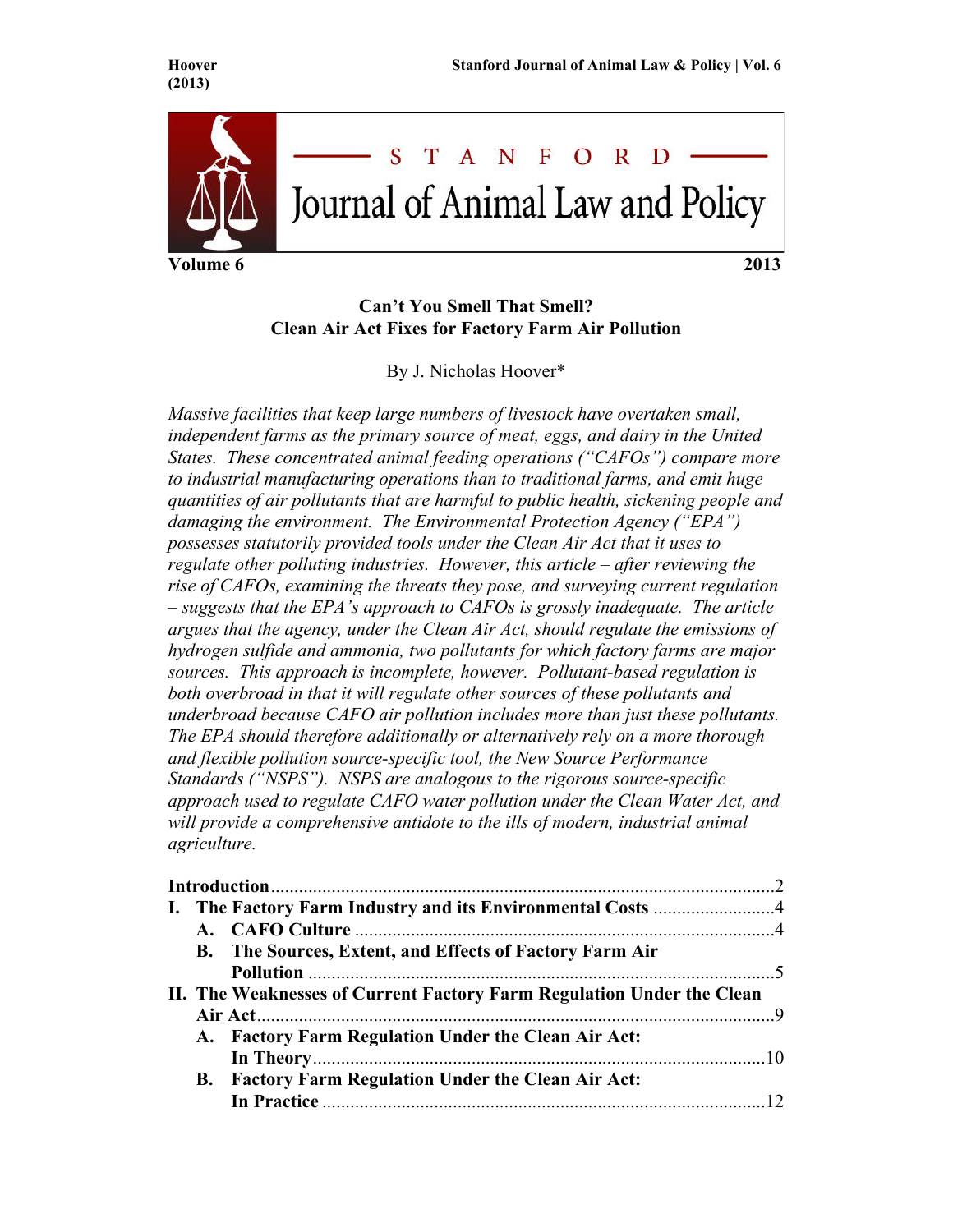| III. Ammonia and Hydrogen Sulfide Demand Clean Air Act              |  |
|---------------------------------------------------------------------|--|
|                                                                     |  |
| A. A Choice: Hazardous Air Pollutants or "Criteria"                 |  |
|                                                                     |  |
| B. Justification for Regulating Hydrogen Sulfide as a Hazardous Air |  |
|                                                                     |  |
| C. Justification for Regulating Ammonia as a Hazardous Air          |  |
|                                                                     |  |
| IV. New Source Performance Standards: The Strongest Regulatory      |  |
|                                                                     |  |
|                                                                     |  |
|                                                                     |  |

#### **Introduction**

!!!!!!!!!!!!!!!!!!!!!!!!!!!!!!!!!!!!!!!!!!!!!!!!!!!!!!!!!!!!

On July 2, 2007, a Virginia farmer climbed into a manure pit to unclog a pipe, and succumbed almost instantly to deadly fumes. <sup>1</sup> In the scramble to save him, his wife, two young daughters, and a farmhand each suffered the same fate. $2$ A year later, Minnesota public health officials urged residents living within a mile of a massive dairy farm to evacuate after hydrogen sulfide fumes spiked to more than 200 times the state air quality limits, causing headaches, nausea, and weakness.<sup>3</sup> "I used to be happy all the time, and now I feel like I'm drowning," one affected resident later told the state legislature. "[The odor] burns your eyes, your throat . . . . It is so brutal, it takes your breath away, [and] it goes through the walls of your home."<sup>4</sup> Sadly, these stories are not unique: farm workers and nearby residents routinely suffer the effects of air pollution from livestock and poultry operations, especially where farms have grown to industrial size.<sup>5</sup> Moreover, these stories represent just the human side of an air pollution story that also adversely affects farm animals<sup>6</sup> and the environment.<sup>7</sup>

<sup>\*</sup> J. Nicholas Hoover. J.D. Candidate, 2013, University of Maryland Francis King Carey School of Law. The author would like to thank Matthew Oakes for his invaluable guidance. He also wishes to thank Robert Percival, Leslie Hill, and the staff of the Stanford Journal of Animal Law & Policy for their comments.

<sup>1</sup> Dionne Walker, *Two Kids Among Five Killed By Methane Gas*, ASSOCIATED PRESS, July 3, 2007, *available at* http://www.msnbc.msn.com/id/19580177/ns/us\_news-life/. <sup>2</sup> *Id.*

<sup>&</sup>lt;sup>3</sup> Residents Living Near Northwestern Minn. Feedlot Evacuate, ASSOCIATED PRESS, June 11, 2008, *available at* http://www.bismarcktribune.com/news/state-and-regional/article\_ e8fa9272- 5e9b-5af2-9a34-1a8215a5b954.html.<br><sup>4</sup> Stephanie Hemphill, *Cleanup of Problematic Excel Dairy May Be Far Off*, MINN. PUBLIC

RADIO, Jan. 22, 2010, *available at* http://minnesota.publicradio.org/display/web/2010/01/21/exceldairy-shutdown/.<br><sup>5</sup> Dozens of cases encompassing a wide range of symptoms, for example, were reported in two

rural Michigan counties over one five-year period. Kathy Melmoth, *Health Impacts from CAFOs and Liquid Manure Application Observed in Lenawee and Hillsdale County: Winter 2002* – *September 2006*, *available at* http://www.nocafos.org/HealthImpacts2002-2006.pdf.

<sup>&</sup>lt;sup>6</sup> For example, releases of hydrogen sulfide at CAFOs have been linked to the deaths of livestock. Letter from Neil J. Carman, Ph.D., Sierra Club, to Lisa Jackson, Administrator, Envtl. Prot.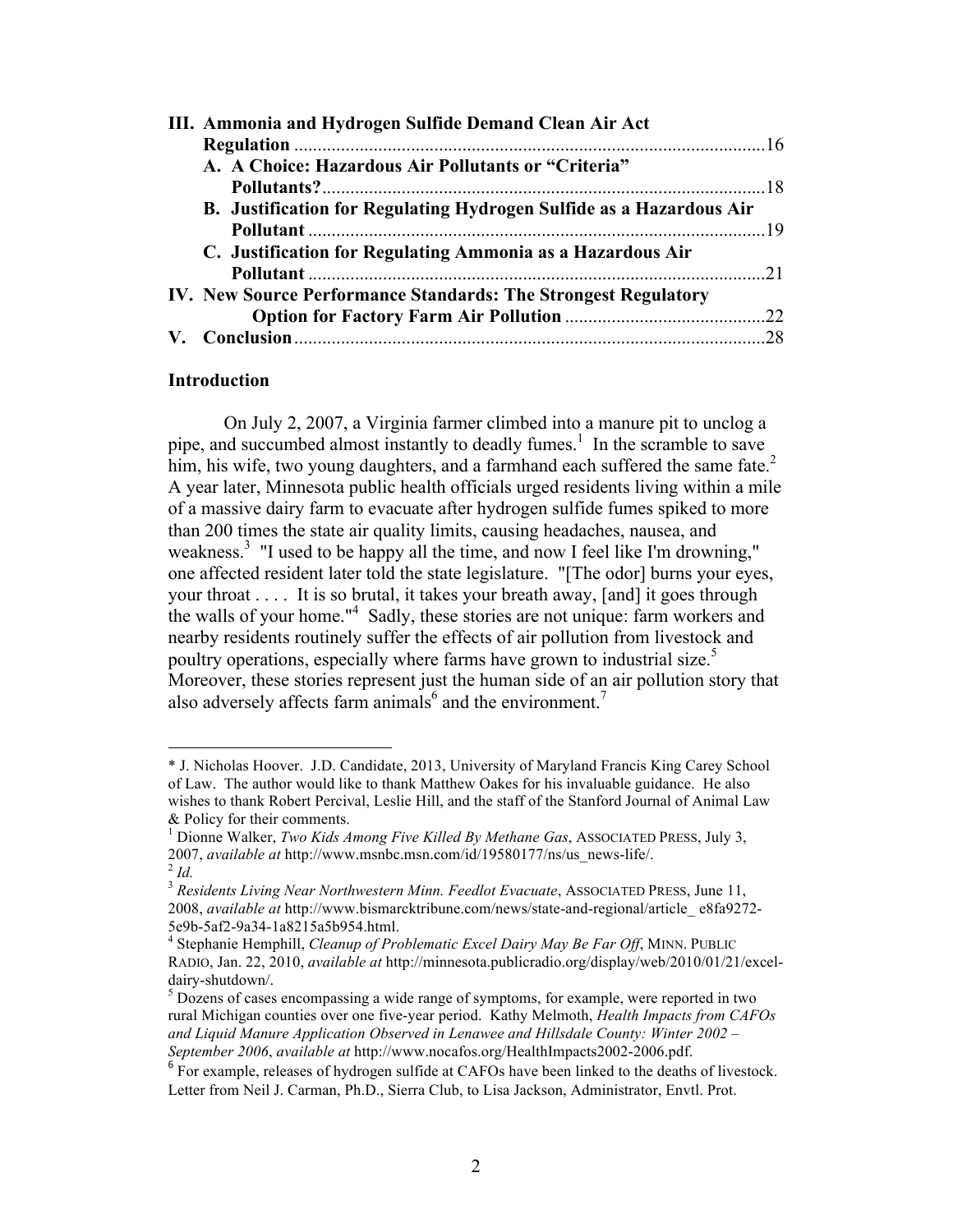Over the last seventy-five years, the locus of American animal agriculture has shifted from iconic "red barns" operated by family farmers to a consolidated industry of vertically-integrated "mega-farms" that keep large numbers of livestock in frequent confinement.<sup>8</sup> These modern facilities compare more readily to streamlined industrial manufacturing operations than to traditional farms,  $9$  and emit significant quantities of numerous air pollutants, including ammonia, hydrogen sulfide, nitrous oxide, methane, particulate matter, and volatile organic compounds (VOCs).<sup>10</sup> CAFOs have been associated with an array of health and environmental problems, from respiratory inflammation and nausea<sup>11</sup> to acid rain.<sup>12</sup> However, while the Clean Air Act (CAA) possesses the tools to regulate CAFO air pollutants,<sup>13</sup> factory farms often escape regulation.<sup>14</sup> CAFOs are thoroughly regulated under the CAA's regulatory twin, the Clean Water Act,<sup>15</sup> further making the EPA's avoidance of CAFO regulation under the CAA a puzzling decision. The EPA must do a better job at regulating CAFOs and the air pollutants they emit.

The initial section of this paper lays the groundwork for my argument for more thorough CAFO regulation by first, summarizing the rise, scope, and characteristics of CAFOs in the United States and second, detailing CAFO pollution to underscore the acute threats such pollution poses to public health and welfare. Part II assesses regulation of CAFOs under the CAA, and determines that the current regulatory approach insufficiently protects public health and

#### Agency 2 (Mar. 30, 2009), *available at*

!!!!!!!!!!!!!!!!!!!!!!!!!!!!!!!!!!!!!!!!!!!!!!!!!!!!!!!!!!!!!!!!!!!!!!!!!!!!!!!!!!!!!!!!!!!!!!!!!!!!!!!!!!!!!!!!!!!!!!!!!!!!!!!!!!!!!!!!!!!!!!!!!!!!!!!!!!!!!!!!!!!!!

http://www.earthworksaction.org/files/publications/H2SLetterToEPA.pdf.

<sup>&</sup>lt;sup>7</sup> For example, ammonia, which is emitted by CAFOs, contributes to acid rain and "dead zones" in bodies of water. Envtl. Integrity Project et al., Petition for the Regulation of Ammonia as a Criteria Pollutant Under Clean Air Act Sections 108 and 109 43, 49 (2011), [hereinafter Ammonia Petition], *available at*

http://www.environmentalintegrity.org/documents/PetitiontoListAmmoniaasaCleanAirActCriteria Pollutant.pdf. *See also* CLAUDIA COPELAND, CONG. RESEARCH SERV., RL 32948, AIR QUALITY ISSUES AND ANIMAL AGRICULTURE: <sup>A</sup> PRIMER 3 (2010) [hereinafter COPELAND, PRIMER]. <sup>8</sup> Susan M. Brehm, *From Red Barn to Facility: Changing Environmental Liability to Fit the* 

*Changing Structure of Livestock Production*, 93 CAL. L. REV. 797, 797–798, 802–806 (2005). <sup>9</sup> *Id.* at 798.

<sup>&</sup>lt;sup>10</sup> LINGYING ZHAO, THE OHIO STATE UNIVERSITY, FACT SHEET: UNDERSTANDING AIR EMISSIONS FROM ANIMAL FEEDING OPERATIONS (2007), *available at* http://ohioline.osu.edu/aexfact/pdf/0721.pdf.

<sup>&</sup>lt;sup>11</sup> U.S. GOV'T ACCOUNTABILITY OFFICE, GAO-08-944, CONCENTRATED ANIMAL FEEDING OPERATIONS: EPA NEEDS MORE INFORMATION AND A CLEARLY DEFINED STRATEGY TO PROTECT AIR AND WATER QUALITY FROM POLLUTANTS OF CONCERN 25 (2008), *available at*  http://www.gao.gov/new.items/d08944.pdf.

<sup>12</sup> Tarah Heinzen, *Stopping the Campaign to Deregulate Factory Farm Air Pollution*, 17 N.Y.U. ENVTL. L.J. 1482, 1495–1496 (2009) (citing OR. DEP'T OF ENVTL. QUALITY, SOUTHWEST CLEAN

AN AGENCY, COLUMBIA GORGE AIR STRATEGY CORGE AT AND AND STRATEGIES (2008). THE ATT STRATEGY RESEARCH COUNCIL, AIR EMISSIONS FROM ANIMAL FEEDING OPERATIONS: CURRENT KNOWLEDGE, FUTURE NEEDS 13 (2003) [hereinafter NAT'L RESEARCH COUNCIL, AIR EMISSIONS], *available at* http://www.4cleanair.org/nascaforeport.pdf. <sup>14</sup> J.B. Ruhl, *Farms, Their Environmental Harms, and Environmental Law*, 27 ECOLOGY L.Q. 263,

<sup>265 (2000).</sup>

<sup>&</sup>lt;sup>15</sup> See infra text accompanying notes 268–279.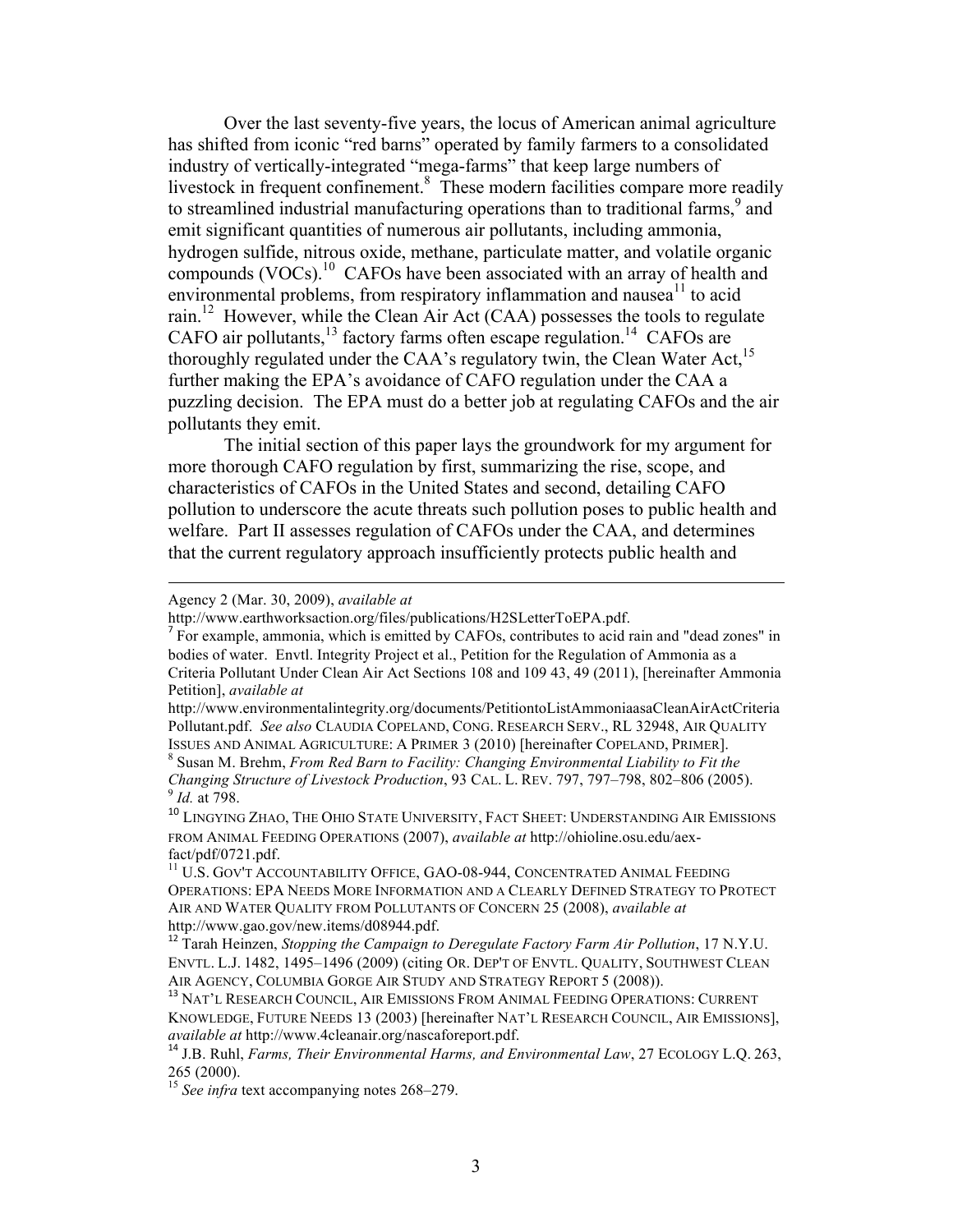welfare.<sup>16</sup> The rest of the paper calls on the Environmental Protection Agency to do more under the CAA to address CAFO air pollution, and analyzes the EPA's options. Part III concludes that the EPA should regulate two currently underregulated pollutants for which CAFOs are significant sources (ammonia and hydrogen sulfide) as Hazardous Air Pollutants (HAPs) under CAA § 112(b).<sup>17</sup> Part IV then suggests that pollutant-specific regulation is insufficient to prevent the harmful effects of CAFO air pollution, and that the EPA should thus promulgate comprehensive and effective CAFO-specific New Source Performance Standards under CAA § 111.<sup>18</sup>

### **I. Factory Farms and their Environmental Costs**

# **A. CAFO Culture**

The small family farms that historically checkered large swaths of the American landscape posed few large-scale pollution threats.<sup>19</sup> However, while the U.S. population more than doubled from 123 million to 309 million since  $1930<sub>1</sub><sup>20</sup>$  the number of American family farms decreased from seven million to two million, $^{21}$  declining steadily as farm productivity rose.<sup>22</sup> Increasing mechanization led to significant increases in output, and corn and grains became cheaper and more plentiful, both for humans and for use as animal feed.<sup>23</sup> Cheap corn made it increasingly profitable to engage in large-scale livestock operations.24 Organizational changes in the agriculture industry, the continued introduction of technologies designed to increase productivity, and modern economies of scale further catalyzed the trend and have resulted in not only bigger but also frequently geographically concentrated facilities.<sup>25</sup> By 1997, the 2,075 feedlots with more than 1,000 head of cattle apiece accounted for eighty

!!!!!!!!!!!!!!!!!!!!!!!!!!!!!!!!!!!!!!!!!!!!!!!!!!!!!!!!!!!!

<sup>22</sup> NAT'L RESEARCH COUNCIL, AIR EMISSIONS, *supra* note 13*,* at 24.

<sup>&</sup>lt;sup>16</sup> *See infra Part II.*<br><sup>17</sup> *See infra Part III.*<br><sup>18</sup> *See infra Part IV.*<br><sup>18</sup> Sarah C. Wilson, Comment, *Hogwash! Why Industrial Animal Agriculture is Not Beyond the <i>Scope of Clean Air Act Regulation*, 24 PACE ENVTL

<sup>&</sup>lt;sup>20</sup> U.S. CENSUS BUREAU, RESIDENT POPULATION DATA,

http://www.census.gov/2010census/data/apportionment-pop-text.php (last visited Feb. 23, 2013). <sup>21</sup> Wilson, *supra* note 19, at 439 n. 3 (citing ANDREW KIMBRELL, THE FATAL HARVEST READER: THE TRAGEDY OF INDUSTRIAL AGRICULTURE, 17 (Andrew Kimbrell ed., 2002)).

<sup>&</sup>lt;sup>23</sup> PEW COMM'N ON INDUSTRIAL FARM ANIMAL PRODUCTION, PUTTING MEAT ON THE TABLE: INDUSTRIAL FARM ANIMAL PRODUCTION IN AMERICA 3 (2008) [hereinafter PEW COMM'N], *available at* http://www.ncifap.org/bin/e/j/PCIFAPFin.pdf.<br><sup>24</sup> Id.

<sup>&</sup>lt;sup>25</sup> CLAUDIA COPELAND, CONG. RESEARCH SERV., RL 32947, AIR QUALITY ISSUES AND ANIMAL AGRICULTURE: EPA'S AIR COMPLIANCE AGREEMENT 2 (2008) [hereinafter COPELAND, AIR COMPLIANCE AGREEMENT], *available at* 

http://www.nationalaglawcenter.org/assets/crs/RL32947.pdf.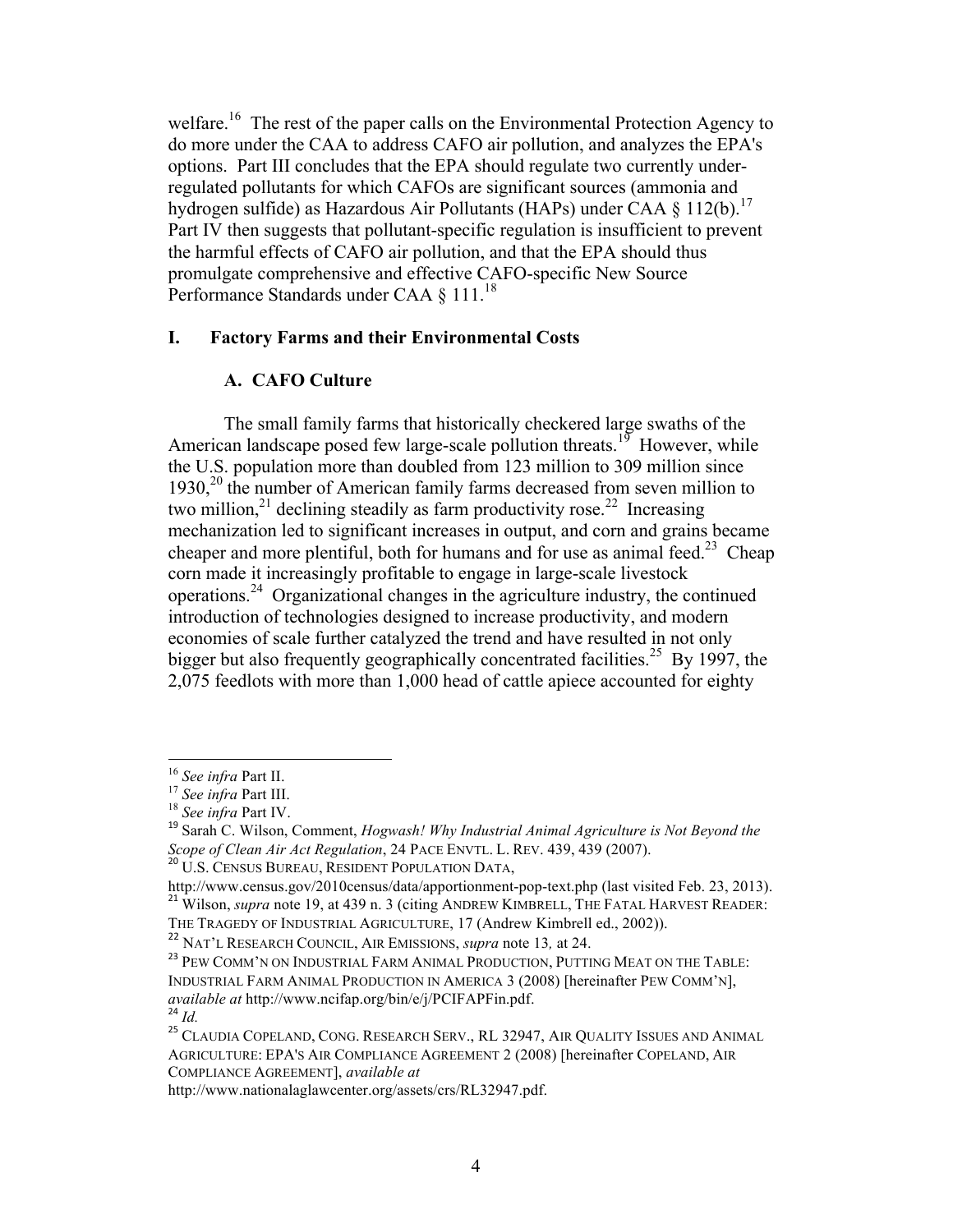percent of all beef sold in the United States.<sup>26</sup> That shift has continued in recent years. For example, across all categories – milk cows, cows and heifers that calved, beef cows, etcetera – since 2002, more bovines are being raised on big farms, and fewer are being raised on small farms. $27$ 

Massive warehouses full of animals, packed feedlots, and large ponds of resulting manure are trademarks of this trend, which has even led to a codified definition of the term "concentrated animal feeding operations" in environmental regulations.<sup>28</sup> CAFOs congregate feed and manure, live and dead animals, and production operations all onto small plots of land.<sup>29</sup> These facilities are a subcategory of animal feeding operations, which the Code of Federal Regulations defines by animals being stabled or confined for more than 45 days a year, and as places where "crops, vegetation, forage growth, or post-harvest residues" are not kept during the normal growing season.<sup>30</sup> "Medium"-sized CAFOs have at least 200 cows, 750 hogs, 16,500 turkeys, 9,000 chickens, or similarly high numbers of confined sheep, lambs or ducks.<sup>31</sup> The animals in CAFOs are confined for most of their lives in "battery cages, veal and gestation crates, and other warehouse-like conditions."<sup>32</sup> As of 2008, there were 20,700 CAFOs in the United States.<sup>33</sup> Overall, CAFOs constitute a multi-billion dollar industry,  $34$  accounting for only 5% of all AFOs but more than 50% of all animals raised in the United States for food  $35$ 

# **B. The Sources, Extent, and Effects of Factory Farm Air Pollution**

The United Nations' Food and Agriculture Organization finds the livestock sector to be "one of the top two or three most significant contributors to the most serious environmental problems" worldwide.<sup>36</sup> Air pollution from CAFOs emanates from numerous sources on the facilities, including barns, feedlots,

<sup>&</sup>lt;sup>26</sup> U.S. ENVTL. PROT. AGENCY EMISSION STANDARDS DIV., OFFICE OF AIR QUALITY PLANNING AND STANDARDS, EMISSIONS FROM ANIMAL FEEDING OPERATIONS DRAFT REPORT (2001) 3-1 [hereinafter ENVTL. PROT. AGENCY, DRAFT REPORT], *available at* http://www.epa.gov/ttnchie1/ap42/ch09/draft/draftanimalfeed.pdf.

<sup>&</sup>lt;sup>27</sup> DEP'T OF AGRIC., 2007 CENSUS OF AGRICULTURE: SUMMARY AND STATE DATA 19 (2009), *available at* http://www.agcensus.usda.gov/Publications/2007/Full\_Report/usv1.pdf.<br><sup>28</sup> Concentrated Animal Feeding Operations, 40 C.F.R. § 122.23 (2008).<br><sup>29</sup> U.S. ENVTL. PROT. AGENCY, WHAT IS A CAFO?,

http://www.epa.gov/region7/water/cafo/index.htm (last accessed Feb. 23, 2013). <sup>30</sup> 40 C.F.R. § 122.23(b)(1).

 $31$  *Id.* § 122.23(b)(6).

<sup>&</sup>lt;sup>32</sup> The Humane Society of the U.S. et al., Petition to List Concentrated Animal Feeding Operations Under Clean Air Act Section  $111(B)(1)(A)$  of the Clean Air Act [sic] and to Promulgate Standards of Performance Under Clean Air Act Sections 111(B)(1)(B) and 111(D) (2009) [hereinafter Humane Society], *available at* http://www.humanesociety.org/assets/pdfs/farm/hsus-et-al-v-epacafo-caa-petition-final.pdf.

<sup>33</sup> COPELAND, PRIMER, *supra* note 7, at 9.

<sup>&</sup>lt;sup>34</sup> Waterkeeper Alliance, Inc. v. U.S. Envtl. Prot. Agency, 399 F.3d 486, 493 (2nd Cir. 2005).

<sup>35</sup> Humane Society, *supra* note 32, at 13.

<sup>36</sup> FOOD AND AGRIC. ORG. OF THE UNITED NATIONS, LIVESTOCK'S LONG SHADOW:

ENVIRONMENTAL ISSUES AND OPTIONS xx (2006).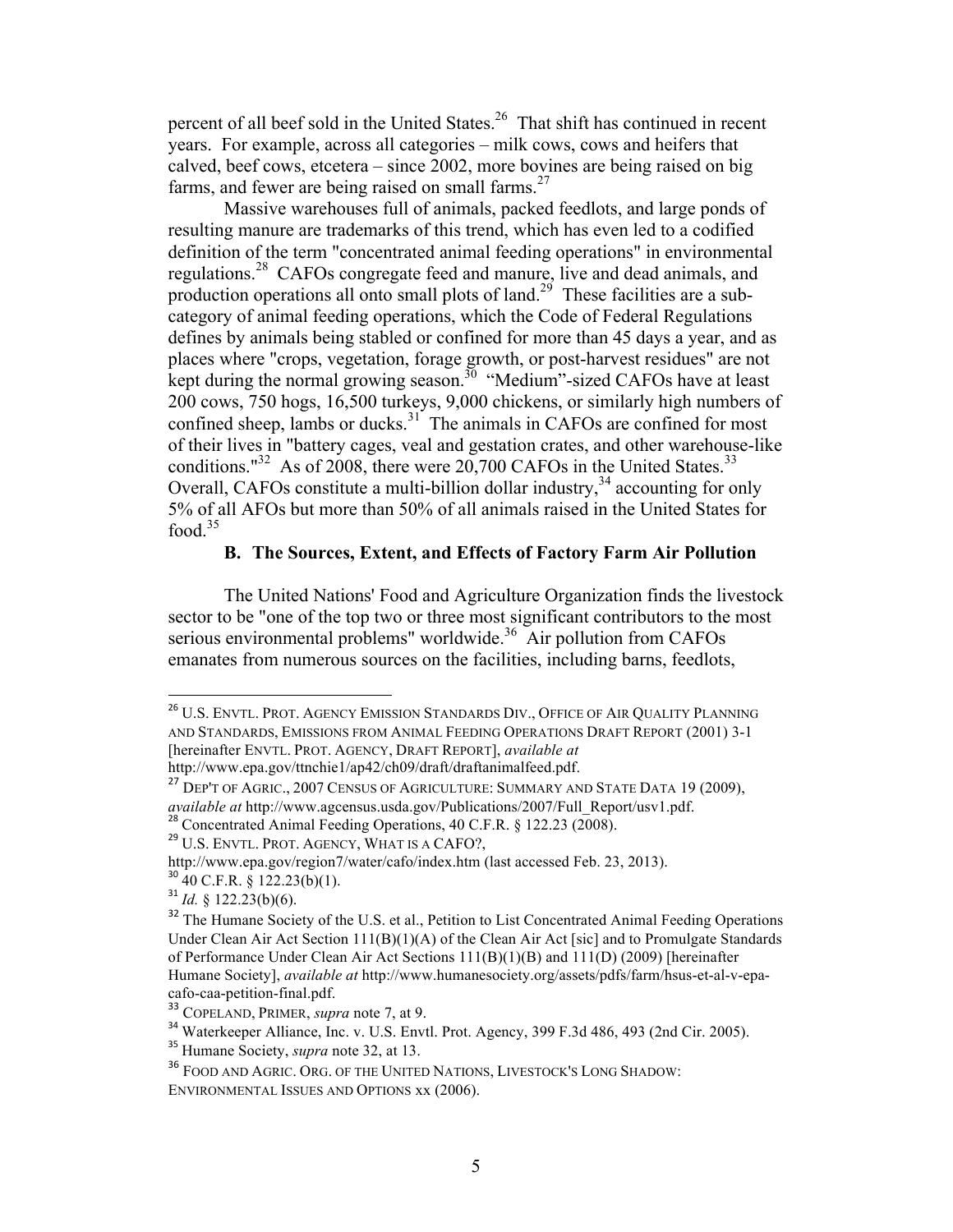manure storage, $37$  and animals themselves. $38$  Decomposing animal manure is the primary cause of this pollution.<sup>39</sup> The Department of Agriculture estimates CAFOs create three times more waste than the entire American population does annually.40 EPA officials know of at least one beef farm that produces more animal waste on its own than the sewage produced by the more than two million residents of Houston, Texas.<sup>41</sup> CAFOs store all this manure in pits under confinement buildings or in so-called "lagoons."42 Animals living indoors are kept on slatted cement floors designed to let waste fall into a holding area.<sup>43</sup> In order to prevent that waste from overflowing, CAFOs frequently pump it to waste storage lagoons until it can be applied to land as fertilizer.<sup>44</sup> Often, waste lies stewing in these lagoons for as long as multi-year periods.<sup>45</sup>

The types and emission rates of CAFO air pollutants vary by animal sector, pollution source, geographical and weather-related features, and pollution management system.<sup>46</sup> However, CAFO air pollution generally comes in the form of various harmful gases, particulate matter, and odor.<sup>47</sup> Decomposing

<sup>46</sup> U.S. ENVTL. PROT. AGENCY, DRAFT REPORT*, supra* note 26, at 2-14–2-15; COPELAND, PRIMER, *supra* note 7, at 2.

<sup>&</sup>lt;sup>37</sup> COPELAND, PRIMER, *supra* note 7, at 2.

<sup>38</sup> NAT'L RESEARCH COUNCIL, AIR EMISSIONS, *supra* note 13*,* at 3736.

<sup>39</sup> COPELAND, PRIMER, *supra* note 7, at 2. Other air pollution sources worth recognizing include feed, animal hair and dander, and urine. *See e.g.,* PEW COMM'N, *supra* note 23, at 16; NAT'L

<sup>&</sup>lt;sup>40</sup> Large Animal Feeding Operations: Reducing Their Impact on Air Quality, ENFORCEMENT ALERT (Envtl. Prot. Agency Office of Civil Enforcement), Aug. 2008, at 1 [hereinafter *Large Animal Feeding Operations*], *available at*

http://www.epa.gov/compliance/resources/newsletters/civil/enfalert/afo-0708.pdf. <sup>41</sup> U.S. GOV'T ACCOUNTABILITY OFFICE, *supra* note 11, at 20.

<sup>42</sup> COPELAND, PRIMER, *supra* note 7, at 2. <sup>43</sup> Brehm, *supra* note 8, at 809.

<sup>44</sup> *Id*.

<sup>45</sup> Wilson, *supra* note 19, at 441.

<sup>47</sup> NAT'L RESEARCH COUNCIL, AIR EMISSIONS, *supra* note 13*,* at 4. Complaints about odor from neighbors of CAFOs most frequently alert public officials to air emission problems. *Id.* at 14.The CAA deals with particulate matter and noxious gases, but neither the CAA itself nor the EPA's implementing regulations directly regulate odor. 42 U.S.C. §§ 7401–7700 (2006); Concerned Citizens of Bridesburg v. EPA, 836 F.2d 777, 780, 782–83 (3d Cir. 1987). Listing "odor" as a regulated pollutant is likely to be administratively untenable due to the variety of odors and odorants and the subjectivity of odor levels. GEORGE H. WAHL, JR., U.S. ENVTL. PROT. AGENCY, PUB. NO. EPA-450/5-80-003, REGULATORY OPTIONS FOR THE CONTROL OF ODORS 52–53 (1980). However, states arguably retain limited ability to regulate odor under their own implementation of Clean Air Act regulations. *See* Save Our Health Org. v. Recomp of Minn., Inc., 37 F.3d 1334, 1337 (8th Cir. 1994) (declining to hold whether the EPA may regulate odors under the CAA and thus tacitly acquiescing in state's continued enforcement of odor regulations as part of its own implementation of Clean Air Act regulations); Concerned Citizens of Bridesburg v. EPA, 836 F.2d 777, 779 (same). CAFO odor has typically been dealt with through common law nuisance cases. Richard H. Middleton Jr. & Charles F. Speer, *A Big Stink*, TRIAL, Mar. 2011, at 26 *et seq.*; *but see generally* Terence J. Centner, *Nuisances from Animal Feeding Operations: Reconciling Agricultural Production and Neighboring Property Rights*, 11 DRAKE J. AGRIC. L. 5 (2006) (discussing legal provisions such as right-to-farm laws that may limit nuisance suits against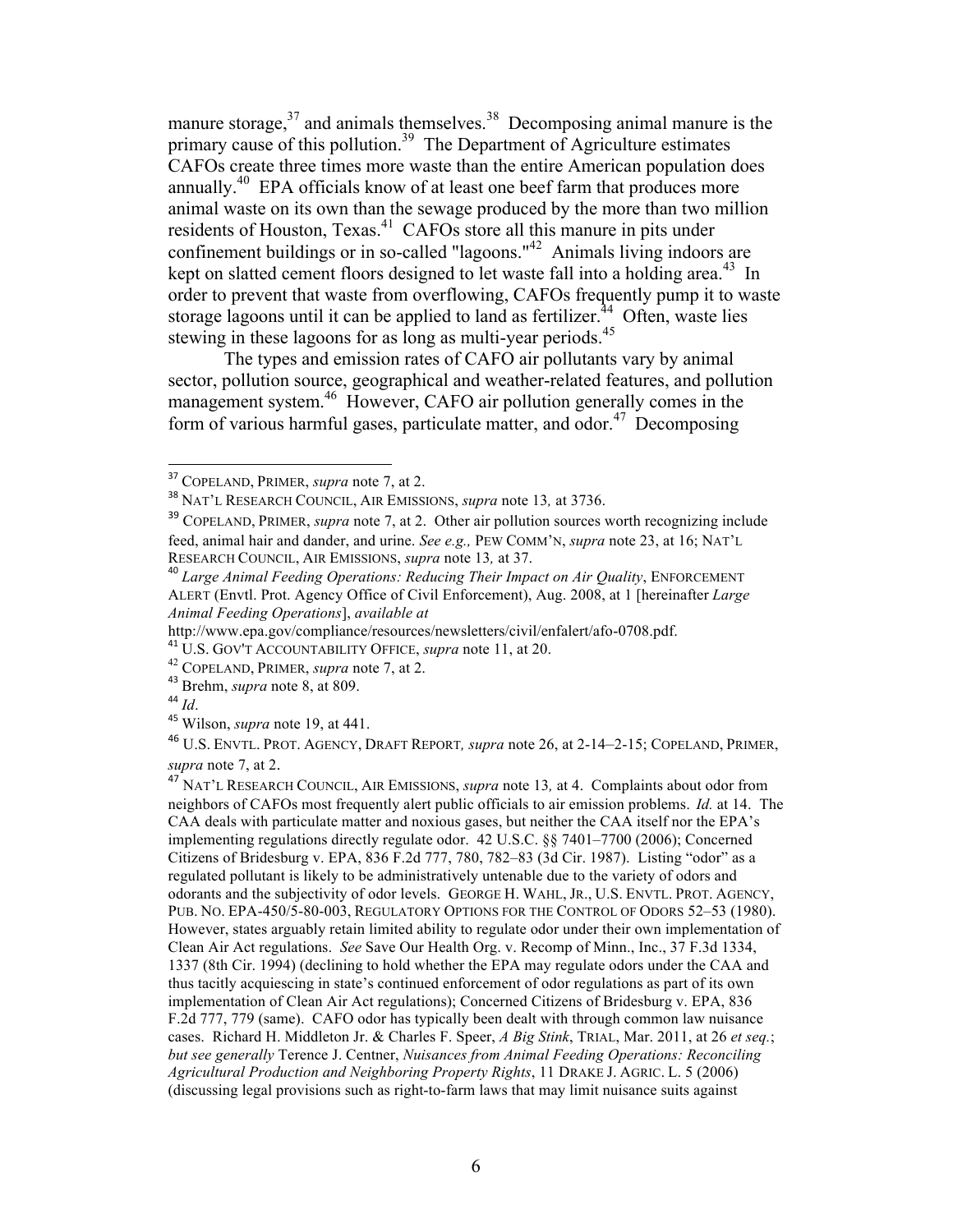manure emits at least 160 gases, including several gases regulated in one way or another by the Clean Air Act, such as hydrogen sulfide, ammonia, carbon dioxide, methane, nitrous oxide, and several VOCs.<sup>48</sup> Colorless gas hydrogen sulfide, which smells like rotten eggs, comes from microbial decomposition of sulfurcontaining organic matter in animal manure.<sup>49</sup> Another pungent colorless gas, ammonia, is released in animal waste as well.<sup>50</sup> Methane is generated by enteric fermentation<sup>51</sup> and manure decomposition, and is also a greenhouse gas.<sup>52</sup> Nitrous oxide results from microbial processes in manure, and has 296 times the global warming potential of carbon dioxide.<sup>53</sup> Components of particulate matter emitted from CAFOs include fecal matter, feed, dander, products of the breakdown of manure and urine, and bioaerosols (particles containing tiny living organisms like bacteria).<sup>54</sup> An official two-year EPA- and industry-sponsored air monitoring study recently found levels of some pollutants at some CAFOs, including particulate matter, ammonia, and hydrogen sulfide, far higher than federal health-based guidelines recommend for human exposure.<sup>55</sup>

It should be no surprise, then, that CAFO air pollution causes negative effects for nearby residents and the environment. The EPA itself appreciates that AFO pollution can be a detriment to local residents.<sup>56</sup> Scientific research bears

!!!!!!!!!!!!!!!!!!!!!!!!!!!!!!!!!!!!!!!!!!!!!!!!!!!!!!!!!!!!!!!!!!!!!!!!!!!!!!!!!!!!!!!!!!!!!!!!!!!!!!!!!!!!!!!!!!!!!!!!!!!!!!!!!!!!!!!!!!!!!!!!!!!!!!!!!!!!!!!!!!!!!

CAFOs). State regulation has been used as another means for odor mitigation. *See, e.g.*, WASH. ADMIN. CODE § 173-400-040 (5) (2012); *but see, e.g.*, W. VA. CODE. R. § 45-4-7.1.b (2012) (exempting "[n]ormal and necessary operations associated with . . . livestock . . . and poultry grown on the premises" from the state's odor regulation). Despite the EPA's current inability to regulate CAFO odors directly, however, both pollutant-specific and source-specific federal regulation of CAFO air pollution could facilitate a reduction of odor on and around CAFOs. *See infra* text accompanying notes 48–49 (noting strong odors of hydrogen sulfide and ammonia); WAHL, *supra* note 47, at 36–37 (noting that "source performance standards for specific odor sources can be a very effective odor-control where . . . a few sources or source categories are responsible for most of the odor problem," and highlighting an example of the regulation of anaerobic lagoons in Iowa).

<sup>48</sup> PEW COMM'N, *supra* note 23, at 16; NAT'L RESEARCH COUNCIL, AIR EMISSIONS, *supra* note 13*,*  at 4.

<sup>49</sup> Zhao, *supra* note 10, at 2.

<sup>50</sup> *Id*.

<sup>&</sup>lt;sup>51</sup> Enteric fermentation is an animal digestive process in which microbes break down feed into products that the animals can absorb and metabolize. ENVTL. PROT. AGENCY, INVENTORY OF U.S. GREENHOUSE GAS EMISSIONS AND SINKS: 1990–2010, 6-2 (2012) [hereinafter EPA INVENTORY], *available at* http://www.epa.gov/climatechange/Downloads/ghgemissions/US-GHG-Inventory-2012-Main-Text.pdf.

<sup>52</sup> Zhao, *supra* note 10, at 2.

<sup>53</sup> *Id*.

<sup>&</sup>lt;sup>54</sup> MICH. DEP'T OF ENVTL. QUALITY TOXICS STEERING GROUP, CONCENTRATED ANIMAL FEEDLOT OPERATIONS: CHEMICALS ASSOCIATED WITH AIR EMISSIONS 2 (2006) [hereinafter MICHIGAN STUDY].

<sup>&</sup>lt;sup>55</sup> ENVTL. INTEGRITY PROJECT, HAZARDOUS POLLUTION FROM FACTORY FARMS: AN ANALYSIS OF EPA'S NATIONAL AIR EMISSIONS MONITORING STUDY DATA 1 (2011) [hereinafter ENVTL. INTEGRITY PROJECT, ANALYSIS].

<sup>56</sup> Animal Feeding Operations Consent Agreement and Final Order, 70 Fed. Reg. 4,959 (Jan. 31, 2005) [hereinafter EPA Consent Agreement].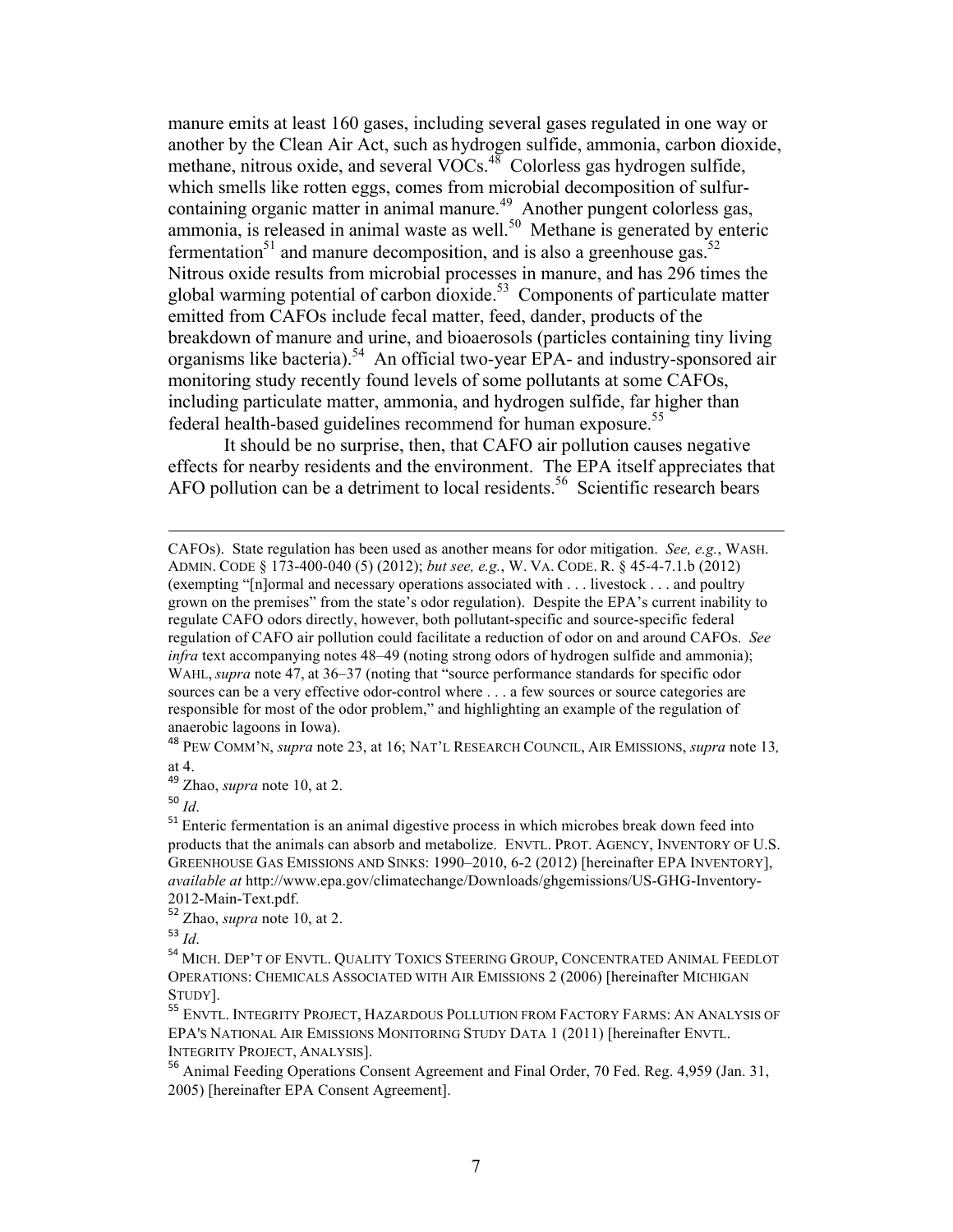this out. Ammonia, hydrogen sulfide, and particulate matter cause most of the health concerns about CAFOs, while VOCs, ammonia, particulates, methane, and nitrogen oxides pose ecological concerns.<sup>57</sup> More than seventy published studies associate CAFO air emissions with harm to public health and welfare.<sup>58</sup> Studies have linked CAFOs to respiratory symptoms, headaches, nausea, increased incidence of infant mortality,<sup>59</sup> and depression.<sup>60</sup> Researchers in North Carolina found that the closer children live to a CAFO, the greater their risk of asthmarelated symptoms.<sup>61</sup> Local hospital visits for respiratory and diarrheal illnesses tripled within five years of the construction in Utah of one of the nation's largest hog CAFOs.<sup>62</sup> Farm workers are especially at risk, as CAFOs' toxic gases and dusts cause chronic respiratory irritation and organic dust toxic syndrome.<sup>63</sup> CAFO air pollution also endangers animals themselves. For example, high ammonia concentrations can lead to decreased activity and weaken the immune system of swine living in CAFOs, while dust and other gases can lead to pneumonia, inflammation of the lung cavity, and increased fetal mortality in such pigs.64 Build-ups of methane and other gases have led to explosions throughout the Midwest that have killed as many as 1,500 pigs in one explosion.<sup>65</sup> Outside of direct health effects, livestock accounts for numerous gases that contribute to global warming, including 32.7% of U.S. methane emissions and 5.4% of U.S. nitrous oxide emissions,  $66$  while greenhouse gas emissions from manure management alone increased by 51.2% between 1990 and 2010.<sup>67</sup> CAFOs' ammonia and nitrous oxide emissions also contribute to over-abundance of nutrients in bodies of water that in turn causes dead zones devoid of sea life.<sup>68</sup>

<sup>57</sup> COPELAND, PRIMER, *supra* note 7, at 2.

<sup>58</sup> Humane Society, *supra* note 32, at 38.

<sup>59</sup> Ammonia Petition, *supra* note 7.

<sup>60</sup> PEW COMM'N, *supra* note 23, at 17.

<sup>61</sup> CARRIE HRIBAR, NAT'L ASSOCIATION OF LOCAL BOARDS OF HEALTH, UNDERSTANDING CONCENTRATED ANIMAL FEEDING OPERATIONS AND THEIR IMPACT ON COMMUNITIES 5 (Mark Schultz ed., 2010), *available at*

http://www.cdc.gov/nceh/ehs/Docs/Understanding\_CAFOs\_NALBOH.pdf. In fact, four large studies have shown "strong and consistent associations" between CAFOs and asthma. PEW COMM'N, *supra* note 23, at 17.

<sup>&</sup>lt;sup>62</sup> DAVID WALLINGA, INST. FOR AGRIC. AND TRADE POLICY, CONCENTRATED ANIMAL FEEDING OPERATIONS: HEALTH RISKS FROM AIR POLLUTION (2004), *available at*

http://www.iatp.org/files/421\_2\_37388.pdf.<br><sup>63</sup> PEW COMM'N, *supra* note 23, at 16.

<sup>&</sup>lt;sup>64</sup> THE HUMANE SOC'Y OF THE U.S., AN HSUS REPORT: THE WELFARE OF ANIMALS IN THE PIG INDUSTRY 5 (2010), *available at*

http://www.humanesociety.org/assets/pdfs/farm/welfare\_pig\_industry.pdf; S. Pedersen et al., *Dust* 

<sup>&</sup>lt;sup>65</sup> Kali Dingman, *Exploding Hog Barns Beckon U Researchers*, MINNESOTA DAILY (Feb. 7, 2012), http://www.mndaily.com/2012/02/07/exploding-hog-barns-beckon-u-researchers (last visited Feb. 26, 2013).

<sup>66</sup> COPELAND, PRIMER, *supra* note 7, at 21–22.

<sup>67</sup> EPA INVENTORY, *supra* note 51, at 2–13.

<sup>68</sup> NAT'L RESEARCH COUNCIL, ACUTE EXPOSURE, *supra* note 7, at 42–43.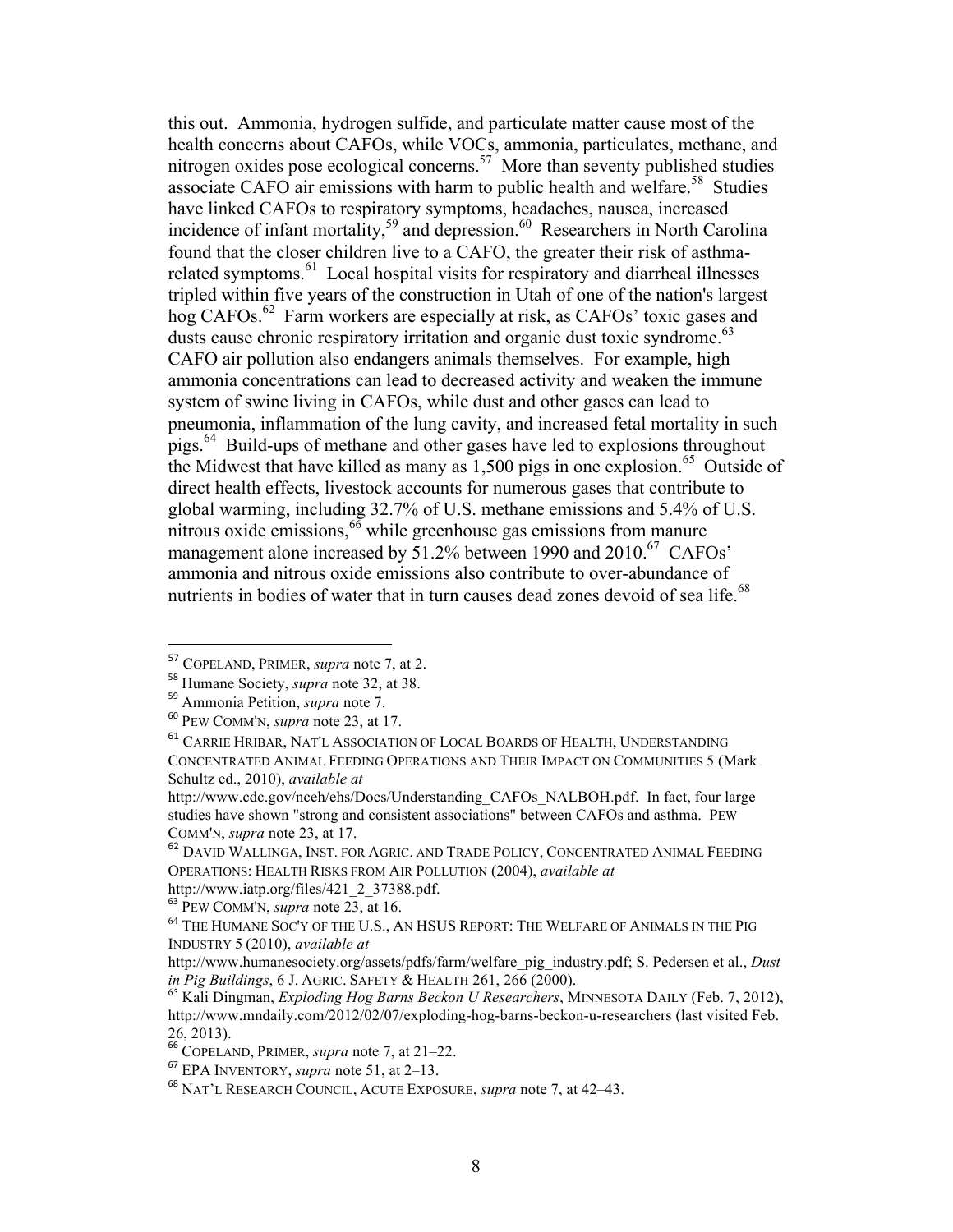Despite these concerns, Clean Air Act regulation of CAFOs remains incomplete at best.

#### **II. The Weaknesses of Current Factory Farm Regulation Under the Clean Air Act**

Agriculture is one of the few industries remaining largely outside the bounds of environmental regulations.<sup>69</sup> The government has frequently absolved it from responsibility that follows from such laws: under the Clean Air Act, for example, the EPA can excuse farmers from accidental release requirements for any hazardous air pollutant they use as a nutrient.<sup>70</sup> The National Association of Clean Air Agencies, which includes the air pollution control agencies from 54 states and territories and more than 165 metropolitan areas, has said that it is "troubled" by efforts to exempt CAFOs from environmental laws.<sup>71</sup> However, questions about whether environmental laws should apply to CAFOs continue to give rise to controversy in Congress<sup>72</sup> and the states,  $\frac{1}{2}$  and the \$297 billion and growing agricultural industry maintains an extensive bench of lobbyists to take advantage of that controversy.<sup>74</sup> The industry also carries out marketing campaigns that perpetuate the image of the small American farmer and avoid environmental issues, $7<sup>5</sup>$  adding to the regulatory challenge. Even where environmental laws do not exempt agriculture, the sheer number of farms,  $^{76}$  their variety,  $\frac{77}{2}$  and the lack of dedicated enforcement funding and political will often

 $69$  "Agriculture remains the final frontier of the environmental movement. While smelters, power plants, mining operations, and automobiles are subject to a web of environmental regulations, farms still operate almost entirely outside that framework." Warren A. Braunig, *Reflexive Law Solutions for Factory Farm Pollution*, 80 N.Y.U. L. Rev. 1505, 1505–1506 (2005). <sup>70</sup> 42 U.S.C. § 7412(r)(5).

<sup>71</sup> *Human Health, Water Quality and Other Impacts of the Confined Animal Feeding Operation Industry: Hearing Before the S. Comm. On Env't and Pub. Works*, 110th Cong. 1 (2007) (statement of Catharine Fitzsimmons, Chief of the Air Quality Bureau of the Iowa Dept. of Nat. Res.) [hereinafter *Hearing*], *available at*

http://epw.senate.gov/public/index.cfm?FuseAction=Files.View&FileStore\_id=73afc323-c44d-4fff-915e-d4657b05167a. <sup>72</sup> COPELAND, PRIMER, *supra* note 7, at Executive Summary.

 $73$  In response to complaints by local CAFOs, for example, Missouri's legislature recently passed a law limiting citizens' ability to bring nuisance suits against them. Wes Duplanter, *Missouri Lawmakers Pass Limits on Farm Lawsuits*, ASSOCIATED PRESS, Apr. 14, 2011, *available at* http://www.businessweek.com/ap/financialnews/D9MJODO80.htm.

<sup>74</sup> Wilson, *supra* note 19, at 451, 472 n. 247. For the size of the U.S. agricultural industry, see U.S. DEP'T OF AGRIC., 2007 CENSUS OF AGRICULTURE: ECONOMICS (2007), *available at* http://www.agcensus.usda.gov/Publications/2007/Online\_Highlights/Fact\_Sheets/Economics/econ omics.pdf.

<sup>&</sup>lt;sup>75</sup> Wilson, *supra* note 19, at 451.<br><sup>76</sup> COPELAND, PRIMER, *supra* note 7, at 7.

<sup>&</sup>lt;sup>77</sup> "The . . . wide variety of operations, even among those for a single livestock type . . . in management practices, such as manure handling, topography and in climate" make it more challenging to measure air emissions from CAFOs, complicating regulation. NAT'L RESEARCH COUNCIL, AIR EMISSIONS, *supra* note 13*,* at 141.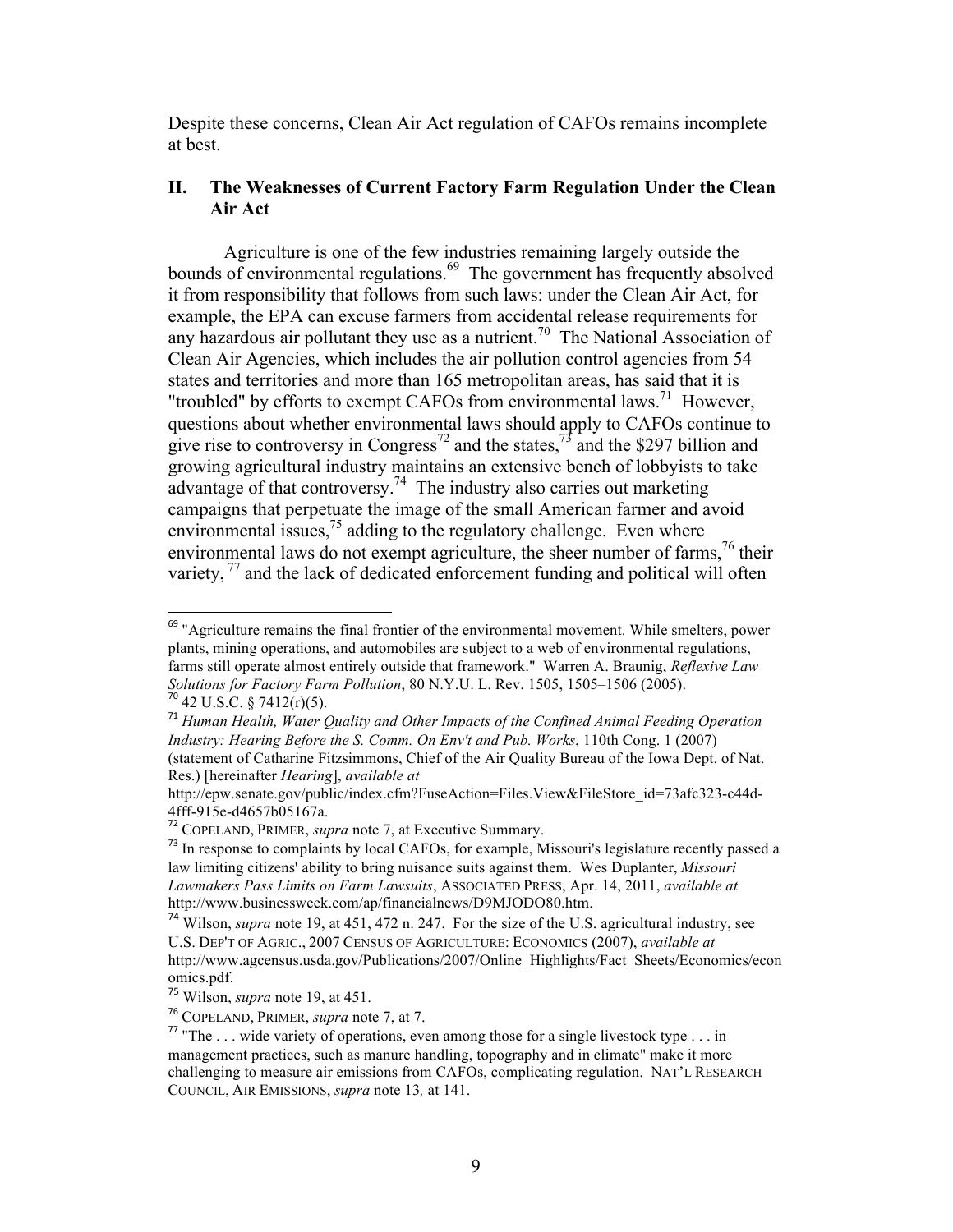inhibit adequate enforcement.78 Most environmental farm policy therefore eschews heavy-handed regulation and instead uses economic incentives to encourage the adoption of conservation practices.<sup>79</sup> However, while proposing to regulate the multiple millions of nationwide farms may be a non-starter, CAFOs are low-hanging fruit: they are identifiable, fewer in number, and large and dominant enough to pass the cost of compliance on to consumers.<sup>80</sup>

#### **A. Factory Farm Regulation Under the Clean Air Act: In Theory**

The CAA regulates so-called "criteria pollutants" that deteriorate ambient air quality, $81$  hazardous air pollutants, $82$  and emissions from certain specific sources of air pollution. $83$  The CAA regulates many of the pollutants emitted by CAFOs. Among them, particulate matter is listed as a criteria pollutant and regulated by National Ambient Air Quality Standards ("NAAQS"), VOCs and nitrous oxide may be regulated as precursors to ozone (a criteria pollutant), ammonia may be regulated as a precursor for fine particulate matter (PM 2.5, also a criteria pollutant), and accidental releases of hydrogen sulfide are regulated as Hazardous Air Pollutants ("HAPs").<sup>84</sup> The EPA has also added greenhouse gases to the list of pollutants regulated under the Clean Air Act via the Greenhouse Gas Reporting Rule and the Tailoring Rule (as modified).<sup>85</sup> Given that there is no national source-specific performance standard for  $\widehat{C}$ AFOs<sup>86</sup> and that HAP-based regulation of CAFOs covers only certain  $VOCs<sup>87</sup>$  and accidental releases of hydrogen sulfide, $88$  the primary way CAFOs are affected by CAA regulation is via the national ambient air quality standards.

Under the section of the Act regulating criteria pollutants, the EPA sets NAAQS for air pollutants it has found may be reasonably expected to contribute to air pollution and endanger public health and welfare due to emissions from numerous or diverse sources.  $89$  The six current "criteria" pollutants under this

<sup>!!!!!!!!!!!!!!!!!!!!!!!!!!!!!!!!!!!!!!!!!!!!!!!!!!!!!!!!!!!!</sup> <sup>78</sup> PEW COMM'N, *supra* note 23, at 75.

<sup>79</sup> MEGAN STUBBS, CONG. RESEARCH SERV., R41622, ENVIRONMENTAL REGULATION AND AGRICULTURE 1 (2011).

<sup>80</sup> Ruhl, *supra* note 14, at 329, 335–336. *See also* Neil D. Hamilton, *Reaping What We Have Sown: Public Policy Consequences of Agricultural Industrialization and the Legal Implications of a Changing Production System*, 45 Drake L. Rev. 289, 299–300 (1997) (arguing that CAFOs should be regulated like "smoke stack" industries).

<sup>81</sup> 42 U.S.C. § 7409.

<sup>82</sup> *Id*. § 7412.

<sup>83</sup> *Id*. § 7411.

<sup>&</sup>lt;sup>84</sup> NAT'L RESEARCH COUNCIL, AIR EMISSIONS, *supra* note 13, at 13.<br><sup>85</sup> Mandatory Reporting of Greenhouse Gases, 74 Fed. Reg. 56,260 (Oct. 30, 2009); Prevention of Significant Deterioration and Title V Greenhouse Gas Tailoring Rule, 75 Fed. Reg. 31,514 (June 3, 2010); Prevention of Significant Deterioration and Title V Greenhouse Gas Tailoring Rule Step 3 and GHG Plantwide Applicability Limits, 77 Fed. Reg. 41,051 (July 12, 2012).

<sup>86</sup> Humane Society, *supra* note 32, at 2.

<sup>87</sup> COPELAND, PRIMER, *supra* note 7, at 9–10.

 $8842$  U.S.C. § 7412(r)(3).

 $^{89}$  *Id.* § 7409(a)(1)(A)–(B).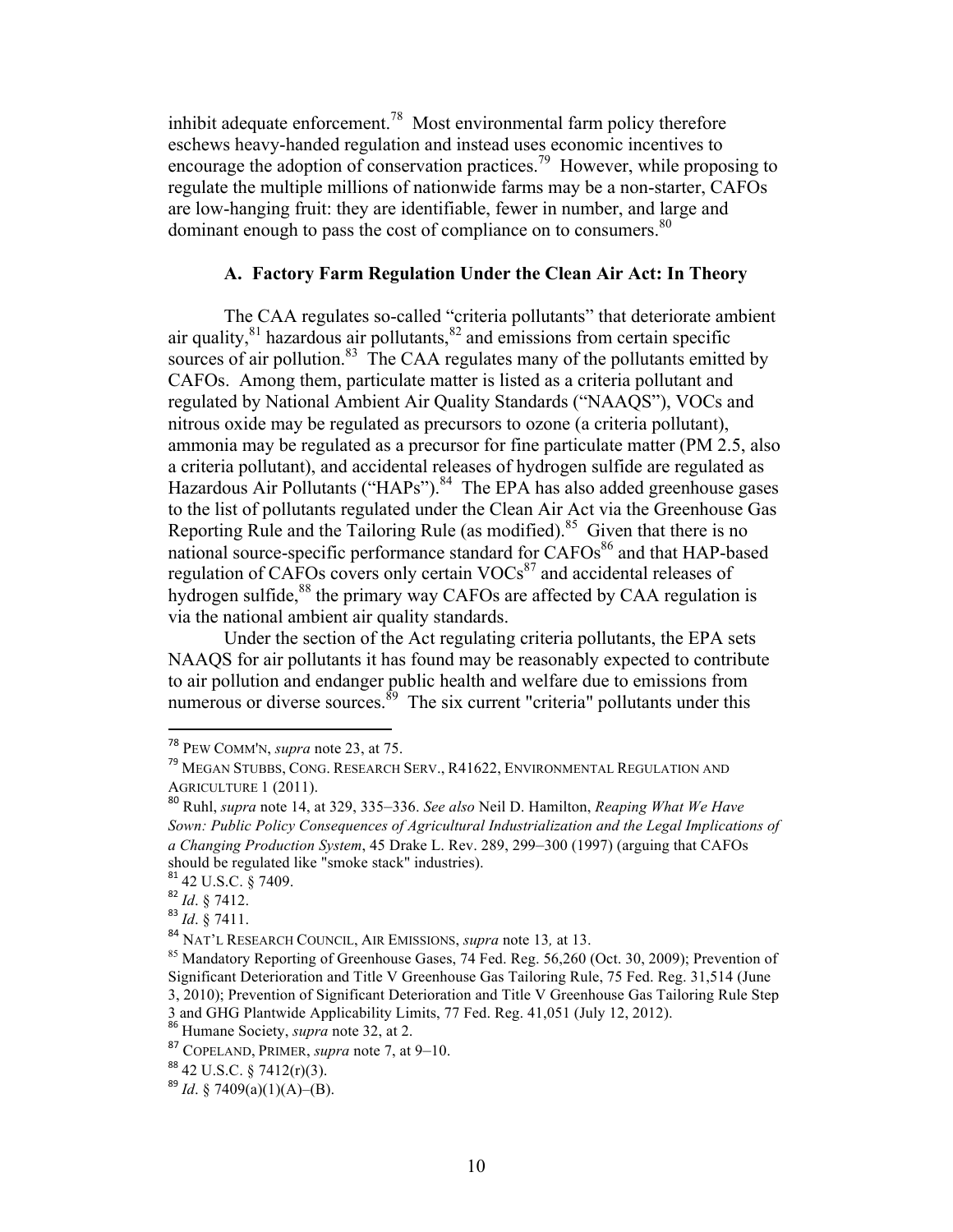section are sulfur dioxide, carbon monoxide, ozone, nitrogen dioxide, lead, and particulate matter.<sup>90</sup> Precursors of criteria pollutants, such as VOCs (precursors of ozone) and ammonia (a precursor of PM) can also be regulated under this section.<sup>91</sup> Air quality standards for criteria pollutants must allow an "adequate margin of safety" and be "requisite to protect the public health." $^{92}$  The CAA breaks the country into air quality control regions which, depending on whether they meet the NAAQS or not, the EPA labels as attainment areas or nonattainment areas, respectively.<sup>93</sup> While the federal government sets the NAAQS, states implement them through State Implementation Plans (SIPs) that must meet certain requirements.<sup>94</sup> The CAA's regulatory scheme requires preconstruction permits and operating permits for major sources of air pollution,<sup>95</sup> but permit requirements differ for sources in attainment and non-attainment areas.<sup>96</sup> In attainment areas, major emitting facilities must install the "best available control technology" (BACT) for each regulated pollutant, $97$  as determined on a case-bycase basis.<sup>98</sup> Facilities in non-attainment are subject to stricter measures.<sup>99</sup> There, they must comply with the "lowest achievable emission rate" (LAER), <sup>100</sup> which requires, in addition to stringent emissions requirements, that the regulator weigh benefits of new sources against their environmental costs.<sup>101</sup>

The CAA, unlike many environmental laws, does not provide a blanket exemption for any industry.<sup>102</sup> In fact, in 2002, the EPA explicitly withdrew California's long-standing agricultural permitting exemption on the basis that it "unduly restrict[ed]" enforcement of the  $CAA^{103}$  and said that CAFOs "plainly fit" the definition of stationary source" under the CAA.<sup>104</sup> Courts may assess civil fines and the EPA itself administrative penalties of up to \$25,000 per day for violation of permit requirements, and owners and operators of sources may be

<sup>100</sup> *Id*.

 $^{104}$  *Id.* at 63.556–57.

<sup>!!!!!!!!!!!!!!!!!!!!!!!!!!!!!!!!!!!!!!!!!!!!!!!!!!!!!!!!!!!!</sup> <sup>90</sup> 40 C.F.R. §§ 50.4–50.17 (2013).

<sup>91</sup> NAT'L RESEARCH COUNCIL, AIR EMISSIONS, *supra* note 13*,* at 13.

<sup>92</sup> 42 U.S.C. § 7409(b)(1).

<sup>93</sup> *Id*. § 7407(d).

<sup>94</sup> *Id*. § 7410.

<sup>95</sup> *Id*. §§ 7475, 7661.

<sup>96</sup> *Id*. §§ 7475, 7503.

 $^{97}$  *Id.*  $\frac{8}{3}$  7475(a)(4). BACT represents the "maximum degree of reduction ... which the permitting authority, on a case-by-case basis, taking into account energy, environmental, and economic impacts and other costs, determines is achievable for such facility through application of production processes and available methods, systems, and techniques." *Id.*  $\frac{8}{9}$  7479(3). <sup>98</sup> 42 U.S.C. § 7479(3).

<sup>99</sup> *Id*. § 7503.

 $^{101}$  *Id.* § 7503(a).

<sup>&</sup>lt;sup>102</sup> Partial Withdrawal of Approval of 34 Clean Air Act Part 70 Operating Permits Programs in California; Announcement of a Part 71 Federal Operating Permits Program, 67 Fed. Reg. 63,551, 63,554–55 (Oct. 15, 2002) [hereinafter Partial Withdrawal]. However, while there are no blanket exemptions, there are some minor caveats for farmers. *See, e.g.*, *supra* text accompanying note 69.

 $^{103}$  67 Fed. Reg. 63,551.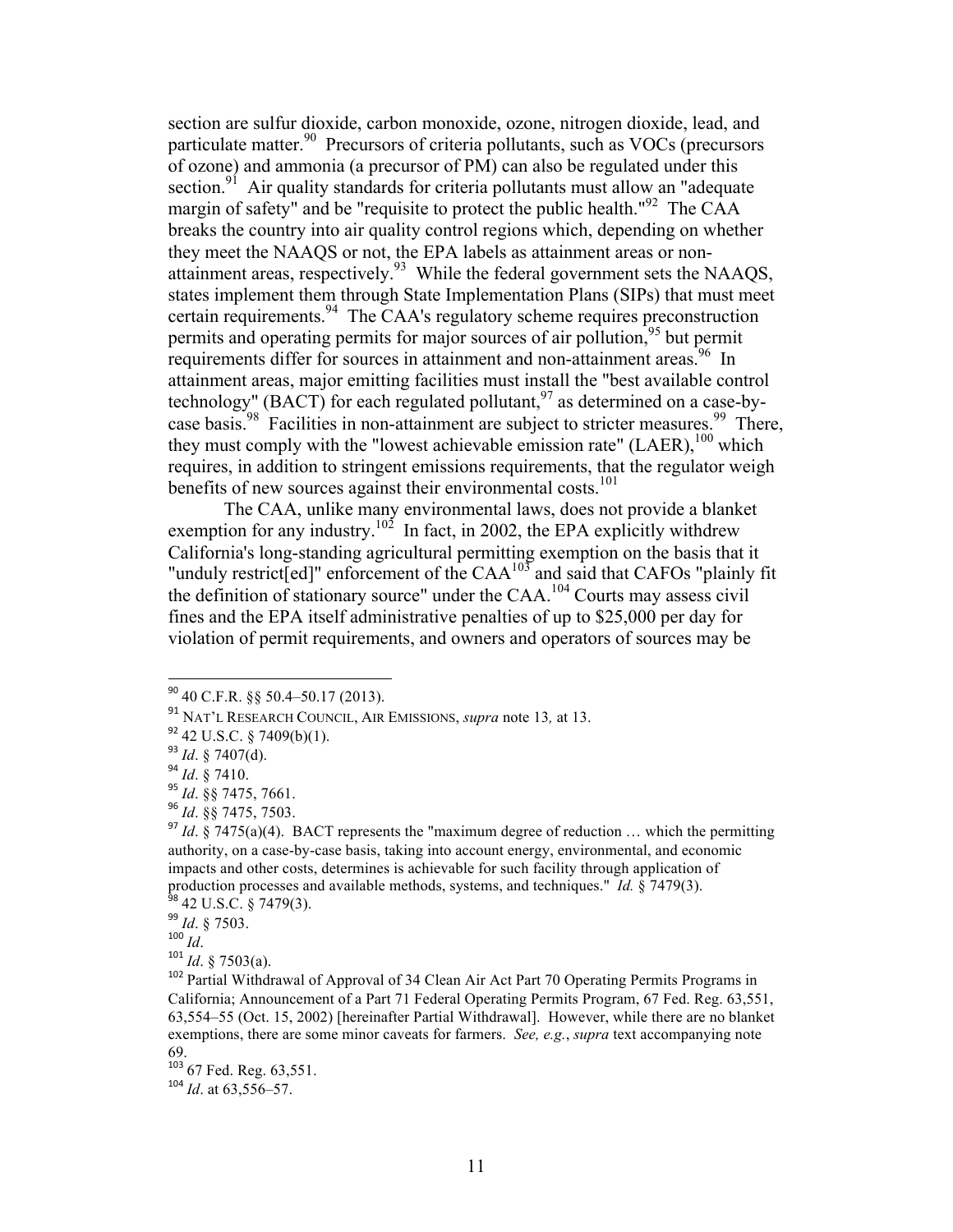liable for criminal penalties for knowing violations of CAA requirements.<sup>105</sup> Further, the EPA may require permitted facilities to monitor their own emissions in order to "determine the effect" of the facilities' emissions on air quality.<sup>106</sup>

The EPA has taken some action against CAFOs under the CAA. For example, in 2001, the EPA and the Department of Justice entered into a multimillion dollar settlement with Premium Standard Farms to resolve CAA violations at numerous CAFOs in Missouri.<sup>107</sup> As part of that settlement, Premium Standard Farms agreed to install technology to reduce air pollution (including ammonia and hydrogen sulifide),  $^{108}$  fund a \$300,000 environmental project to reduce air emissions and odors from hog farms, and spend up to \$25 million developing next-generation pollution control technologies.<sup>109</sup> In 2004, Buckeye Egg Farms, the largest egg producer in Ohio, agreed to a Clean Air Act settlement after failing to comply with a regulatory order and failing to obtain required permits for PM emissions, whereby it would pay an \$880,598 penalty and spend \$1.6 million to install and test air pollution controls in order to cut emissions of PM and ammonia from three facilities.<sup>110</sup>

### **B. CAFO Regulation Under the Clean Air Act: In Practice**

While, in letter, the CAA applies to CAFOs, truth here departs from theory. The Buckeye and Premium Standard Farms cases are exceptions, not the rule: the EPA has rarely taken enforcement action against CAFOs under the CAA.111 Federal and state regulators have made CAFO air pollution a low priority.<sup>112</sup> While technically, the CAA does not exempt agriculture, the EPA has called agriculture as a "unique" industry for which permitting requirements pose challenges that are not found elsewhere.<sup>113</sup>

Numerous features differentiate CAFO air pollution from other air pollution regulated under the CAA and from CAFO water pollution regulated under the Clean Water Act. Most of the other sources of air pollution regulated

 $105$  42 U.S.C. § 7413(b)–(d).

<sup>106</sup> *Id*. § 7475(a)(7).

<sup>&</sup>lt;sup>107</sup> Consent Decree, Citizens Legal Envtl. Action Network, Inc. v. Premium Standard Farms, Inc., No. 97-6073-CV-SJ-6 (W.D. Mo. Nov. 19, 2001), *available at*

http://www.epa.gov/oecaerth/resources/decrees/civil/mm/psfcd.pdf. <sup>108</sup> *Id*. at 12.

<sup>109</sup> Press Release, Dep't of Justice, Nation's Second Largest Hog Producer Reaches Settlement with U.S. & Citizen's Group (Nov. 20, 2001), *available at* 

http://www.justice.gov/opa/pr/2001/November/01\_enrd\_604.htm.<br><sup>110</sup> Consent Decree, United States v. Buckeye Egg Farm, L.P. at 15, No. 3:03 CV 7681 (N.D. OH Jan. 30, 2004), *available at* http://www.4cleanair.org/BuckeyeEggsettlement.pdf; Press Release, Dep't of Justice, Ohio's Largest Egg Producer Agrees to Dramatic Air Pollution Reductions from Three Giant Facilities (Feb. 23, 2004), *available at*

http://www.justice.gov/opa/pr/2004/February/04\_enrd\_105.htm.

<sup>111</sup> Laura Karvosky, Comment, *EPA Gives Animal Feeding Operations Immunity From* 

*Environmental Statutes in a "Sweetheart Deal*,*"* 8 VT. J. ENVTL. L. 115, 116, 120 (2006). <sup>112</sup> COPELAND, PRIMER, *supra* note 7, at 11.

<sup>113</sup> Partial Withdrawal, *supra* note 102, at 63,554–55.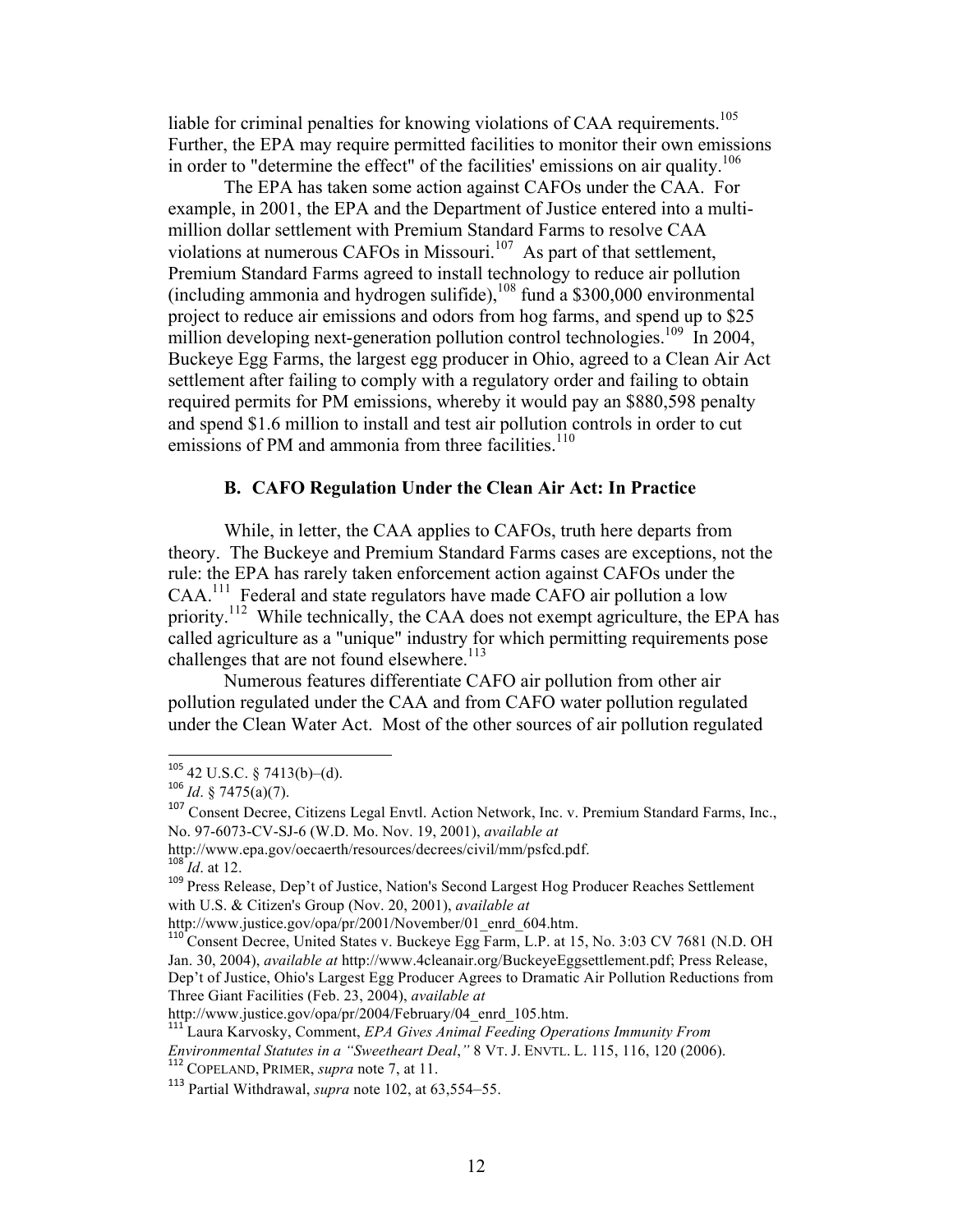under the Clean Air Act consist of "point sources" of pollution, such as smokestacks, pipes, and automobiles, while pollution at CAFOs is often emitted facility-wide.<sup>114</sup> The aggressive agriculture lobby has long pushed for light regulation of CAFOs.<sup>115</sup> The complexity of the CAA,  $116$  a lack of good monitoring data on CAFO air pollution, $117$  and the irregular application of state plans to  $CAFOs<sup>118</sup>$  also contribute to the challenge of regulating CAFOs under the CAA. In all, these factors have led the EPA to call enforcement "difficult" and "time consuming."<sup>119</sup>

The EPA is not doing itself any favors, either. It does not collect accurate or consistent data on the number, size, or location of CAFOs, and lacks a systematic method to identify and catalog even those CAFOs that are operating with CAA permits.<sup>120</sup> And even when the EPA brings a successful enforcement action against a CAFO, only that CAFO will be directly affected.<sup>121</sup>

Policymakers are also off to a non-start regulating CAFOs' significant greenhouse gas emissions. In the aftermath of the Supreme Court's 2007 decision in *Massachusetts v. EPA*, which strengthened the prospect of federal greenhouse gas ("GHG") regulation, <sup>122</sup> agricultural stakeholders began raising concerns about the possibility of regulation of greenhouse gas emissions from farms.<sup>123</sup> The National Cattlemen's Beef Association, for example, was part of a consortium that petitioned the EPA for reconsideration of the agency's finding that greenhouse gases contribute to global warming and threaten public health,<sup>124</sup> and the American Farm Bureau Federation president "vehemently oppose[s]" any regulation of GHG under the CAA.125 EPA administrator Lisa Jackson was quick to reassure the industry that the EPA had no plans to institute a "cow tax" on farmers or other "doomsday scenarios,"<sup>126</sup> whatever those unstated scenarios might have been. EPA thereafter promulgated rules setting high permitting

<sup>!!!!!!!!!!!!!!!!!!!!!!!!!!!!!!!!!!!!!!!!!!!!!!!!!!!!!!!!!!!!</sup> <sup>114</sup> Wilson, *supra* note 19, at 451.

<sup>115</sup> *Id*. *See also supra* notes 73–74, *infra* note 122 and accompanying text.

<sup>116</sup> Heinzen, *supra* note 12, at 1487.

<sup>117</sup> *Id*.

<sup>118</sup> COPELAND, PRIMER, *supra* note 7, at 15–16.

<sup>119</sup> EPA Consent Agreement, *supra* note 56, at 4958.

 $120$  Data reported for about a third of all states are "inconsistent [or] inaccurate." according to an informal 2008 survey of state officials. U.S. GOV'T ACCOUNTABILITY OFFICE, *supra* note 11, at 4– 5, 17.

<sup>&</sup>lt;sup>121</sup> EPA Consent Agreement, *supra* note 56, at 4958.

<sup>&</sup>lt;sup>122</sup> Massachusetts v. EPA, 549 U.S. 497, 534–35 (2007) (requiring the EPA to reassess whether sufficient information existed to make a finding that greenhouse gases endangered public health and welfare).

<sup>123</sup> COPELAND, PRIMER, *supra* note 7, at 23.

<sup>&</sup>lt;sup>124</sup> Coalition for Responsible Regulation, Inc., et al, Petition for Reconsideration of the Endangerment and Cause or Contribute Findings for Greenhouse Gases Under Section 202(a) of the Clean Air Act – 74 Fed. Reg. 66496 (Dec. 15, 2009) (2010).

<sup>125</sup> Julie Murphree, *The Impact of the EPA's Endangerment Finding*, ARIZ. AGRIC., May 2010, at 1.

<sup>126</sup> *EPA Administrator Lisa Jackson*, AGRITALK (Mar. 25, 2011) (audio on file with the Stanford Journal of Animal Law & Policy); COPELAND, PRIMER, *supra* note 7, at 24.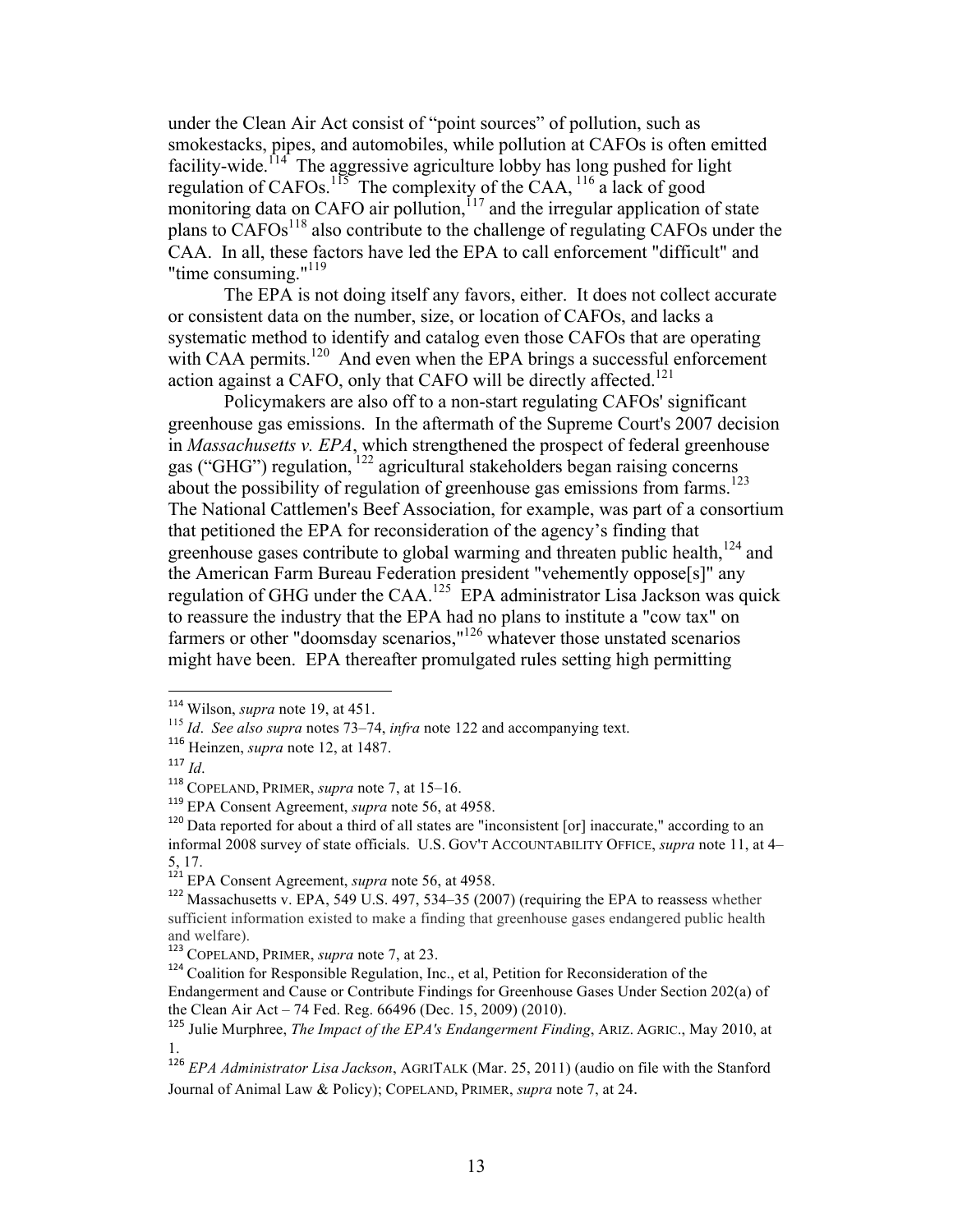thresholds for GHGs.<sup>127</sup> Furthermore, it set a reporting threshold<sup>128</sup> sufficiently high that only 107 livestock facilities nationwide would have been required to report methane and nitrous oxide emissions from their manure management systems.<sup>129</sup> EPA estimated the current rules would cost the agricultural industry a combined grand total of  $$300,000$ ,  $^{130}$  but Congress nevertheless took action to further neuter EPA's regulations by preventing any use of funds to take GHGbased action against CAFOs.<sup>131</sup>

One consistently raised excuse for the failure to regulate CAFO air pollution has been a lack of standard measures for estimating emissions and the expense of actually measuring them.<sup>132</sup> In 2005, the EPA embarked on a multiyear effort to bring more clarity to CAFO emissions and thereby simplify enforcement, calling it the "quickest and most effective way to . . . bring all AFOs into compliance." $133$  However, the effort has been subject to much due criticism, with commentators and environmental groups calling it an unnecessary delay tactic that runs counter to the CAA's spirit,  $134$  bringing (an ultimately unsuccessful) suit against it as an illegal rulemaking,<sup>135</sup> and even questioning its methods<sup>136</sup> and results.<sup>137</sup> The study monitored CAFO emissions of ammonia, hydrogen sulfide, VOCs, and particulate matter from twenty-four sites over a twoyear period.<sup>138</sup> It also granted temporary immunity for CAFOs against suits for past or ongoing CAA violations in exchange for offering up one's CAFO for

<sup>&</sup>lt;sup>127</sup> Prevention of Significant Deterioration and Title V Greenhouse Gas Tailoring Rule: Final Rule, 75 Fed. Reg. 31514, 31516 (June 3, 2010) (to be codified at 40 C.F.R. pt. 51-52, 70-71).).

<sup>128</sup> Mandatory Reporting of Greenhouse Gases, 74 Fed. Reg. 56260, 56337 (Oct. 30, 2009) (to be codified at 40 C.F.R. pt. 86–87, 89–90, 94, 98, 1033, 1039, 1042, 1045, 1048, 1051, 1054, 1065). <sup>129</sup> MEGAN STUBBS, CONG. RESEARCH SERV., RL 41622, ENVIRONMENTAL REGULATION AND

AGRICULTURE 6 (2011). <sup>130</sup> *Id*.

<sup>&</sup>lt;sup>131</sup> Congressional appropriators have repeatedly barred EPA from using funds to require manure management facilities to report their GHG emissions or to promulgate or implement rules requiring livestock facilities to acquire permits for their GHG emissions. *Id.*; Consolidated Appropriations Act of 2012, Pub. L. No. 112-74, § 426, 124 Stat. 786 (2011). For more on Congressional opposition to regulation of CAFOs' GHG emissions, *see, e.g.*, Letter from Rep. Frank D. Lucas, R-Okla., & Rep. Peterson, D-Minn., to colleagues (Apr. 5, 2011), *available at* http://republicans.energycommerce.house.gov/Media/file/Letters/112th/dearcolleagueag.pdf. However, the EPA administrator has said that the EPA plans to begin looking at how to regulate agricultural greenhouse gas emissions within the next few years. *EPA Administrator Lisa Jackson*, *supra* note 126.

<sup>&</sup>lt;sup>132</sup> "[F]arms lack 'point sources' such as smokestacks and pipes, which other industrial sources possess, making monitoring and measuring emissions troublesome." Wilson, *supra* note 19, at 451. *See also Large Animal Feeding Operations, supra* note 40, at 2.

<sup>133</sup> EPA Consent Agreement, *supra* note 56, at 4958.

<sup>134</sup> Wilson, *supra* note 19, at 468.

<sup>135</sup> Ass'n of Irritated Residents v. Envtl. Prot. Agency, 494 F.3d 1027 (D.C. Cir. 2007).

<sup>&</sup>lt;sup>136</sup> The agricultural industry played a large part in the study, sparking some of this criticism. Karvosky, *supra* note 111, at 135.<br><sup>137</sup> ENVTL. INTEGRITY PROJECT, ANALYSIS, *supra* note 55, at 7.

<sup>138</sup> EPA Consent Agreement, *supra* note 56, at 4960; *Large Animal Feeding Operations, supra* note 40, at 2.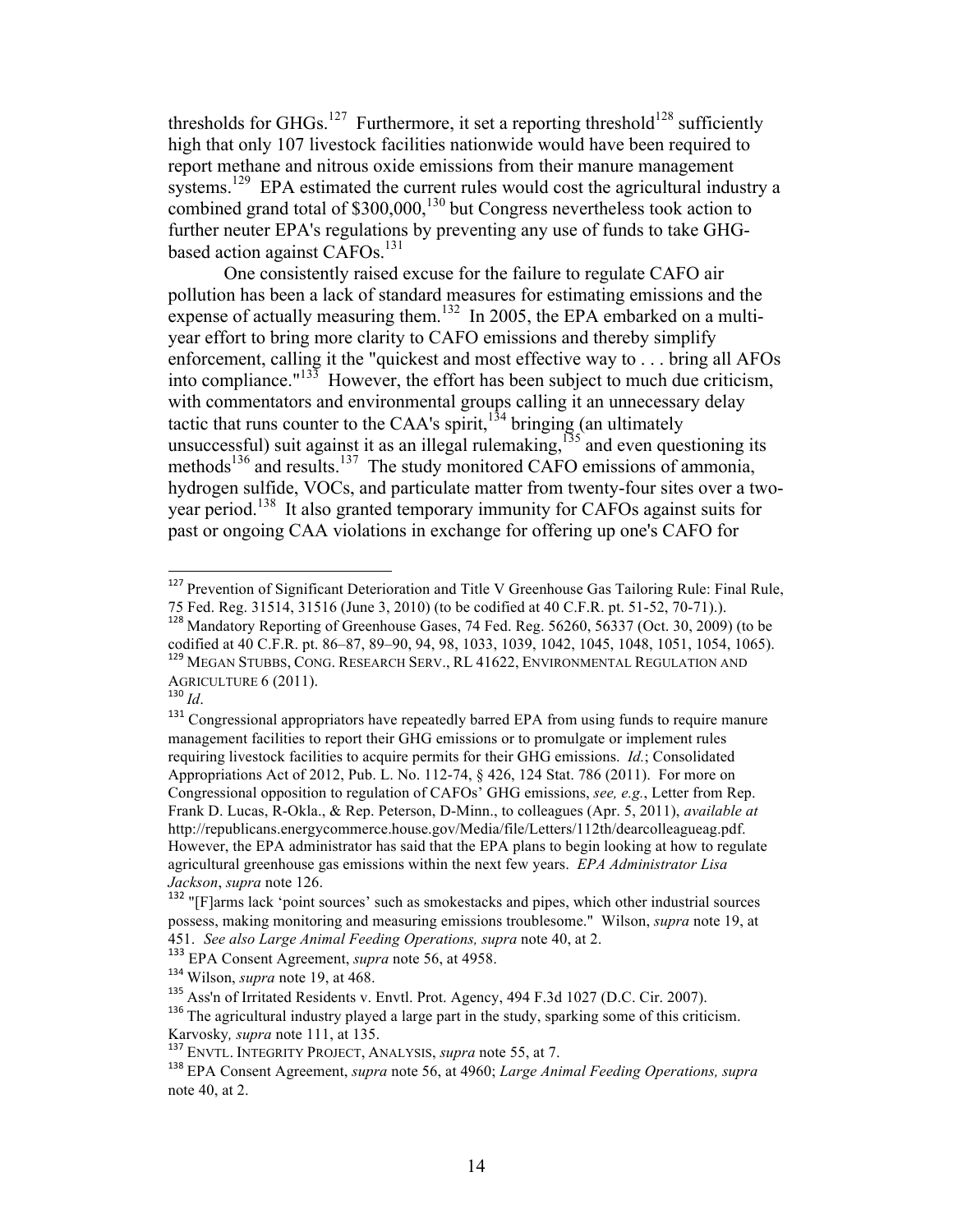study.<sup>139</sup> Almost 2,600 companies representing 14,000 facilities in forty-two states signed up for that deal.<sup>140</sup> The monitoring study was supposed to lead to the development of formal emission estimating methodologies and potentially to those methodologies' use in certifying compliance with the  $CAA$ <sup>14</sup>

The study's shortcomings have been widespread. Initial data was not released until 2011 – a full six years after the EPA announced the study.<sup>142</sup> That delay was reason for concern that the consent agreement would continue to drag out, as the agreement allows CAFOs to extend their compliance deadline indefinitely by agreement with the EPA.<sup>143</sup> As it turns out, however, the primary problem with the study was the unsoundness of the experiment itself and the resulting data. The study was non-exhaustive, failing to include either turkey or beef cattle operations<sup>144</sup> or manure land applications (as opposed to lagoons).<sup>145</sup> The emissions methodologies could be considered incomplete, even for the categories they cover, on grounds including: the small number of farms involved in the study, the EPA's choice not to begin with a process-based modeling approach<sup>146</sup> as suggested by a government-sponsored study, <sup>147</sup> the lack of

<sup>139</sup> EPA Consent Agreement, *supra* note 56, at 4959.

<sup>140</sup> *Large Animal Feeding Operations, supra* note 40, at 2.

<sup>&</sup>lt;sup>141</sup> EPA Consent Agreement, *supra* note 56, at 4958. Draft emissions estimating methodologies were made available in March 2012. *See, e.g.*, Notice of Availability: Draft Documents Related to the Development of Emissions Estimating Methodologies for Broiler Animal Feeding Operations and Lagoons and Basins for Swine and Dairy Animal Feeding Operations, 77 Fed. Reg. 14716 (March 13, 2012) (to be codified at 40 C.F.R. pt. 60); U.S. ENVTL. PROT. AGENCY, OFFICE OF AIR QUALITY AND STANDARDS, DEVELOPMENT OF EMISSIONS ESTIMATING METHODOLOGIES FOR LAGOONS AND BASINS AT SWINE AND DAIRY ANIMAL FEEDING OPERATIONS (DRAFT) (2012), *available at*

http://yosemite.epa.gov/sab/SABPRODUCT.NSF/81e39f4c09954fcb85256ead006be86e/AE6639 DD6B79360E852579A4004E5529/\$File/PDF+for+Development+of+Emissions+Estimating+Met hodologies+for+Lagoons+and+Basins+at+Swine+and+Dairy+Animal+Feeding+Operation.pdf. However, they may never see the light of day as final methodologies due to strong opposition from, among other groups, scientists close to the EPA. *See, e.g.*, *Science Advisors Fault EPA Methods for Estimating CAFO Emissions*, INSIDE EPA WEEKLY REPORT, July 13, 2012 (indicating that EPA may have "to go back to the drawing board" with its emissions estimating methodologies).

<sup>&</sup>lt;sup>142</sup> Press Release, Envtl. Prot. Agency, Emissions Data from Animal Feeding Operations Study Now Available (Jan. 13, 2011), *available at*

http://yosemite.epa.gov/opa/admpress.nsf/d0cf6618525a9efb85257359003fb69d/dc13b657ff6203c e85257817005ed001!OpenDocument.

<sup>143</sup> COPELAND, AIR COMPLIANCE AGREEMENT, *supra* note 25, at 6–7.

<sup>144</sup> U.S. GOV'T ACCOUNTABILITY OFFICE, *supra* note 11, at 35.

<sup>&</sup>lt;sup>145</sup> Call for Information: Information Related to the Development of Emission-Estimating Methodologies for Animal Feeding Operations, 76 Fed. Reg. 3060, 3061 (Jan. 19, 2011) (to be codified at 40 C.F.R. pt. 60) [hereinafter Call for Information].

<sup>&</sup>lt;sup>146</sup> Process-based modeling "starts with defining feeding operations in terms of major stages or activities. However, it focuses on those activities that determine the movement of nutrients and other substances into, through, and out of the system. Experimental data and mathematical modeling are used to simulate the system and the movement of reactants and products through each component of the farm enterprise." NAT'L RESEARCH COUNCIL, AIR EMISSIONS, *supra* note <sup>13</sup>*,* at 16. <sup>147</sup> *Id*. at 7.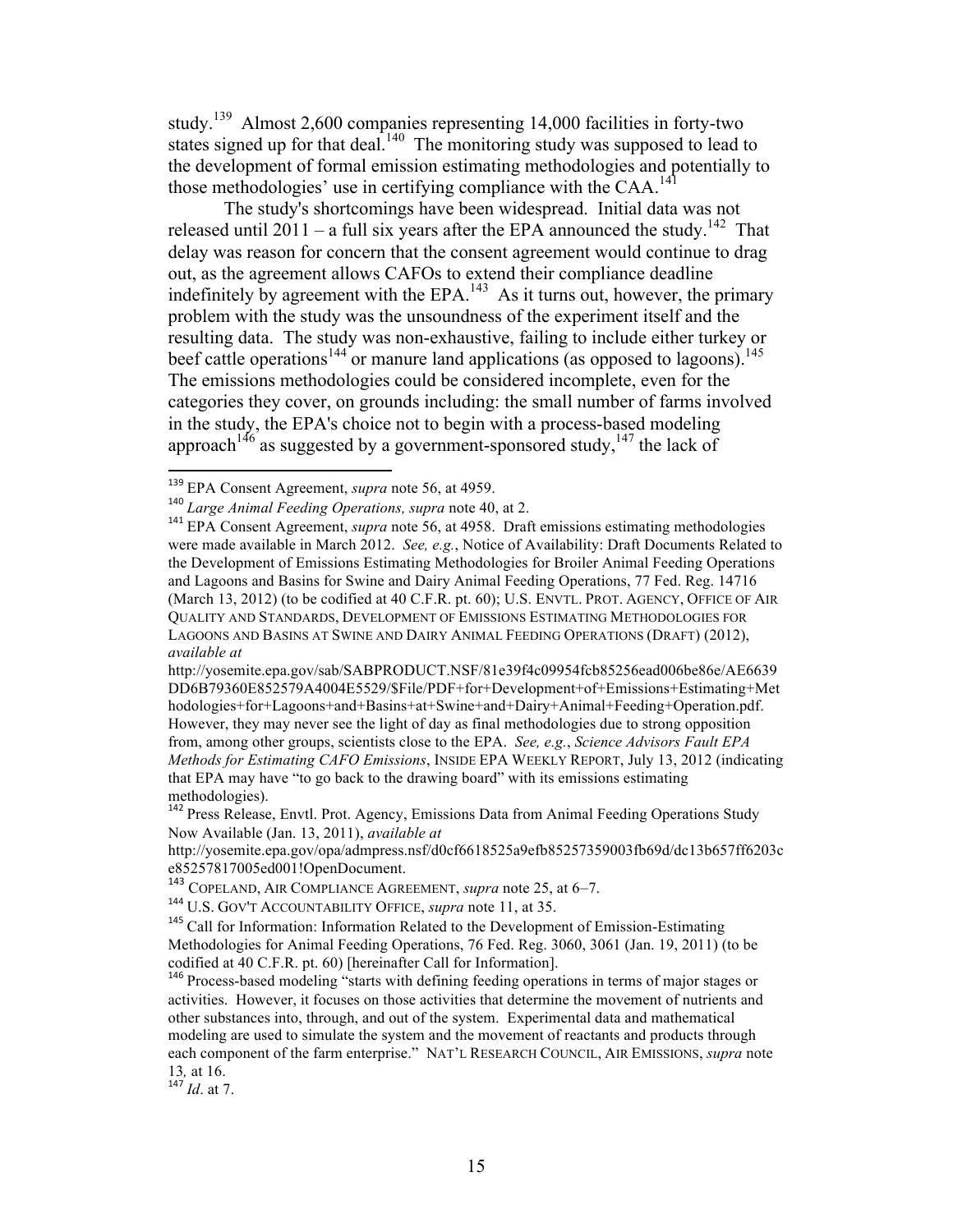accounting for numerous variables that can affect emissions,<sup>148</sup> and the taking of incomplete measurements.<sup>149</sup> The results of the study themselves are also suspect.<sup>150</sup> For example, the study measured negative emissions for some days – an impossible result.<sup>151</sup> In turn, state regulators, the EPA's own Science Advisory Board, the livestock industry, and others have urged quick fixes to what they perceive as a flawed study.<sup>152</sup>

Regardless of the study's internal problems, however, even its premise and purpose (the improvement of poor emissions estimating methodologies) lack sound bases in the CAA as cause for delaying regulation. Legislative history of the CAA indicates that it was meant to be a precautionary statute, a force for regulation "even in the face of uncertain science."<sup>153</sup> As one commentator has noted, "[t]o delay regulation of an entire industry known to emit substantial levels of dangerous pollutants is [thus] to subvert the very precautionary essence upon which the CAA was formulated."<sup>154</sup> While the study could still help lead to the development of robust emissions estimating methodologies and may even lead to a path toward fuller enforcement, its accompanying regulatory delay has been unacceptable. The harmful air pollution emitted by CAFOs merits immediate pollutant-specific and/or source-specific regulation.

### **III. Ammonia and Hydrogen Sulfide Demand Clean Air Act Regulation**

The EPA could better attack CAFO pollution if it listed two of CAFOs' major pollutants, ammonia and hydrogen sulfide, as Hazardous Air Pollutants under section  $112(b)$ .<sup>155</sup> In order to list a substance as a HAP, the EPA must find that it "present[s], or may present, through inhalation or other routes of exposure, a threat of adverse human health effects . . . or adverse environmental effects whether through ambient concentrations, bioaccumulation, deposition, or

<sup>&</sup>lt;sup>148</sup> BRENT NEWELL ET AL., COMMENTS OF THE ASSOCIATION OF IRRITATED RESIDENTS, CENTER ON RACE, POVERTY & THE ENVIRONMENT, ENVIRONMENTAL DEFENSE, ENVIRONMENTAL INTEGRITY PROJECT, AND SIERRA CLUB ON ANIMAL FEEDING OPERATIONS CONSENT AGREEMENT AND FINAL ORDER 15–16 (2005).<br><sup>149</sup> For example, researchers conducted only limited sampling of VOCs over limited time periods –

at one site, for example, the measurements were limited to seven total days in a three month period. ENVTL. INTEGRITY PROJECT, ANALYSIS, *supra* note 5, at 6–7.<br><sup>150</sup> In fact, EPA has even called for more "quality-assured emissions and process data" on CAFOs

to supplement the study. Call for Information, *supra* note 145, at 3060.<br><sup>151</sup> ENVTL. INTEGRITY PROJECT, ANALYSIS, *supra* note 55, at 7.<br><sup>152</sup> After Years-Long Waiver, EPA Urged to Regulate CAFO Emissions, INSIDE EPA WEE

REPORT, July 13, 2012; *Science Advisors Fault EPA Methods for Estimating CAFO Emissions*, INSIDE EPA WEEKLY REPORT, Mar. 21, 2012; Letter from Shelley Schneider, Co-Chair of the National Association of Clean Air Agencies to Environmental Protection Agency Docket Ctr. (June 11, 2012), *available at*

http://www.4cleanair.org/Documents/NACAACommentsAFOEEMsFINAL.pdf.

<sup>153</sup> Wilson, *supra* note 19, at 468 (citing H.R. REP. NO. 95-294, at 46 (1977)). <sup>154</sup> *Id*.

<sup>155</sup> 42 U.S.C. § 7412(b).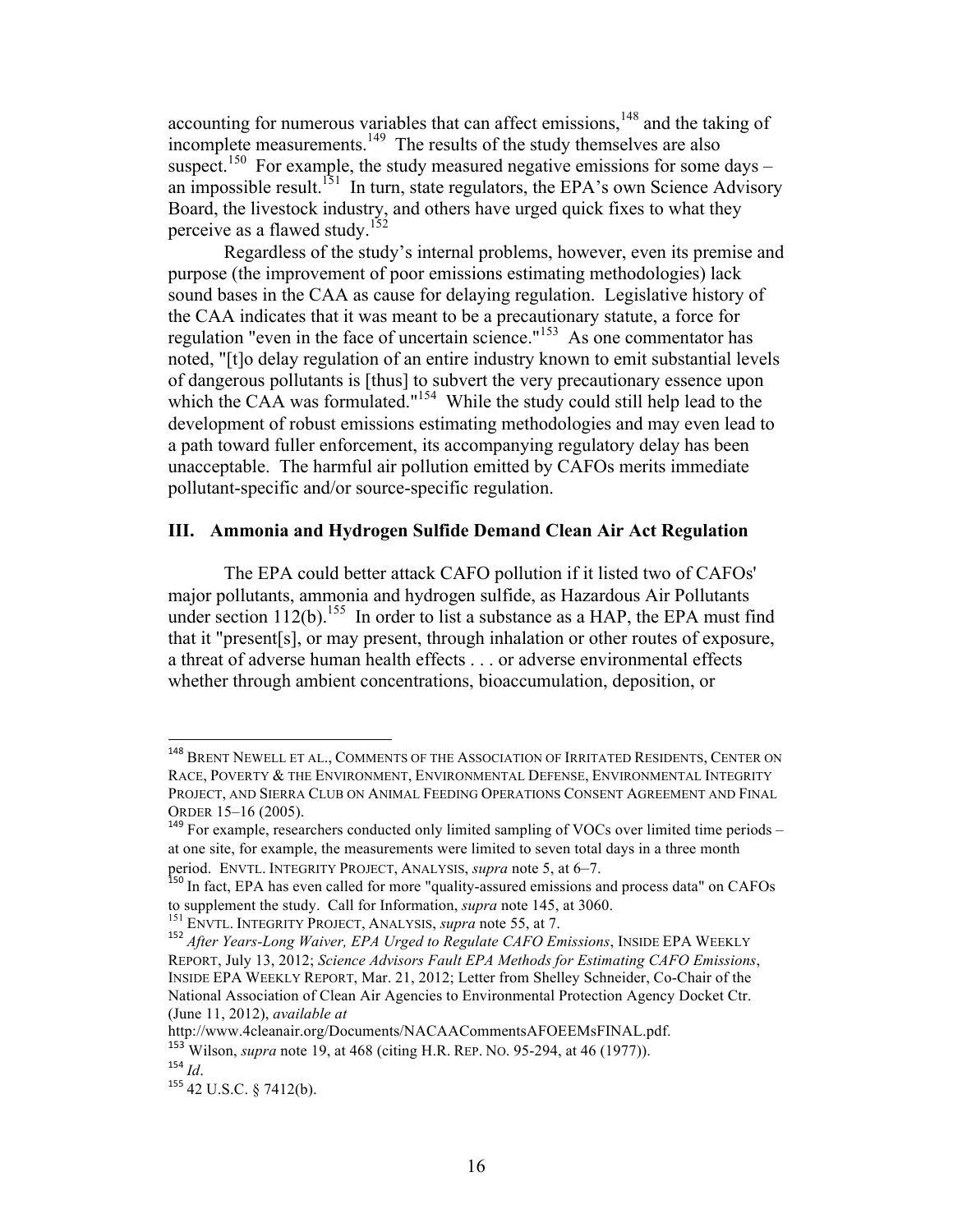otherwise."156 HAPs do not include pollutants otherwise listed as criteria pollutants,<sup>157</sup> and tend to be localized and less pervasive, but more toxic than the criteria pollutants listed under section 108 of the Clean Air Act and regulated via NAAQS.<sup>158</sup> Other CAFO air pollutants are either already subject to regulation or are insufficiently harmful to merit such regulation.<sup>159</sup> This article argues that CAFO air pollution in general is harmful and should be regulated. Ammonia and hydrogen sulfide are among the most deadly, dangerous and plentiful of CAFOs' emissions and command new Clean Air Act regulation.<sup>160</sup>

Both ammonia and hydrogen sulfide qualify as regulable pollutants under Clean Air Act standards, and their regulation would improve air quality around CAFOs, as factory farms emit both substances through the degradation of waste<sup>161</sup> at levels "well above federal health-based standards."162 Ammonia irritates the eyes and respiratory tract, causing coughing, sore throat, inflammation, burns, and even death at very high concentrations.<sup>163</sup> Hydrogen sulfide also irritates the eyes and respiratory tract, and it causes nervous system problems, unconsciousness, and death at higher levels.<sup>164</sup> However, while the EPA categorizes hydrogen sulfide and ammonia as hazardous substances under the Comprehensive Environmental Response, Compensation, and Liability Act,  $^{165}$  which is better known as Superfund,<sup>166</sup> and as extremely hazardous substances under the Emergency Planning and Community Right-to-Know Act,<sup>167</sup> it has elected not to regulate hydrogen sulfide and ammonia as HAPs under CAA section  $112(b)^{168}$ and thereby deprives itself of important tools to safeguard health and welfare.

 $156$  *Id.* at § 7412(b)(2).

<sup>14.</sup> at §  $/412(0)(2)$ .<br>
<sup>157</sup> *Id*.<br>
<sup>158</sup> THE CLEAN AIR ACT HANDBOOK 14, 227 (Robert J. Martineau, Jr. & David P. Novello eds., 2nd ed. 2004).

<sup>159</sup> *See supra* Part II.A.

<sup>&</sup>lt;sup>160</sup> *See infra* Parts III.B–C.<br><sup>161</sup> Brehm, *supra* note 8, at 813.

<sup>&</sup>lt;sup>162</sup> ENVTL. **INTEGRITY PROJECT, ANALYSIS**, *supra* note 55, at 1.

<sup>163</sup> *Id*. at 8.

<sup>164</sup> *Id*. at 3.

<sup>&</sup>lt;sup>165</sup> 42 U.S.C. § 9604(i)(2) (2012) (requiring the Agency for Toxic Substances and Disease Registry to promulgate a list of toxic substances that pose "the most significant potential threat to human health"); 40 C.F.R. § 302.4 (implementing that requirement by listing toxic substances, including ammonia and hydrogen sulfide).

<sup>&</sup>lt;sup>166</sup> CERCLA Overview, ENVTL. PROT. AGENCY, http://www.epa.gov/superfund/policy/cercla.htm (last visited Feb. 23, 2012).

 $167$  42 U.S.C. § 11002(a)(2) (2012) (requiring the government to publish a list of "extremely hazardous substances"); 40 C.F.R. § 355 App. A (implementing that requirement by publishing a list that includes ammonia and hydrogen sulfide).

<sup>168</sup> 42 U.S.C. § 7412(b)(1). Although this is a statutory list, Congress has empowered the EPA to list or delist substances. 42 U.S.C. § 7412(b)(2)–(c). *See also* 40 C.F.R. §§ 63.60–63 (2011) (delisting substances as HAPs).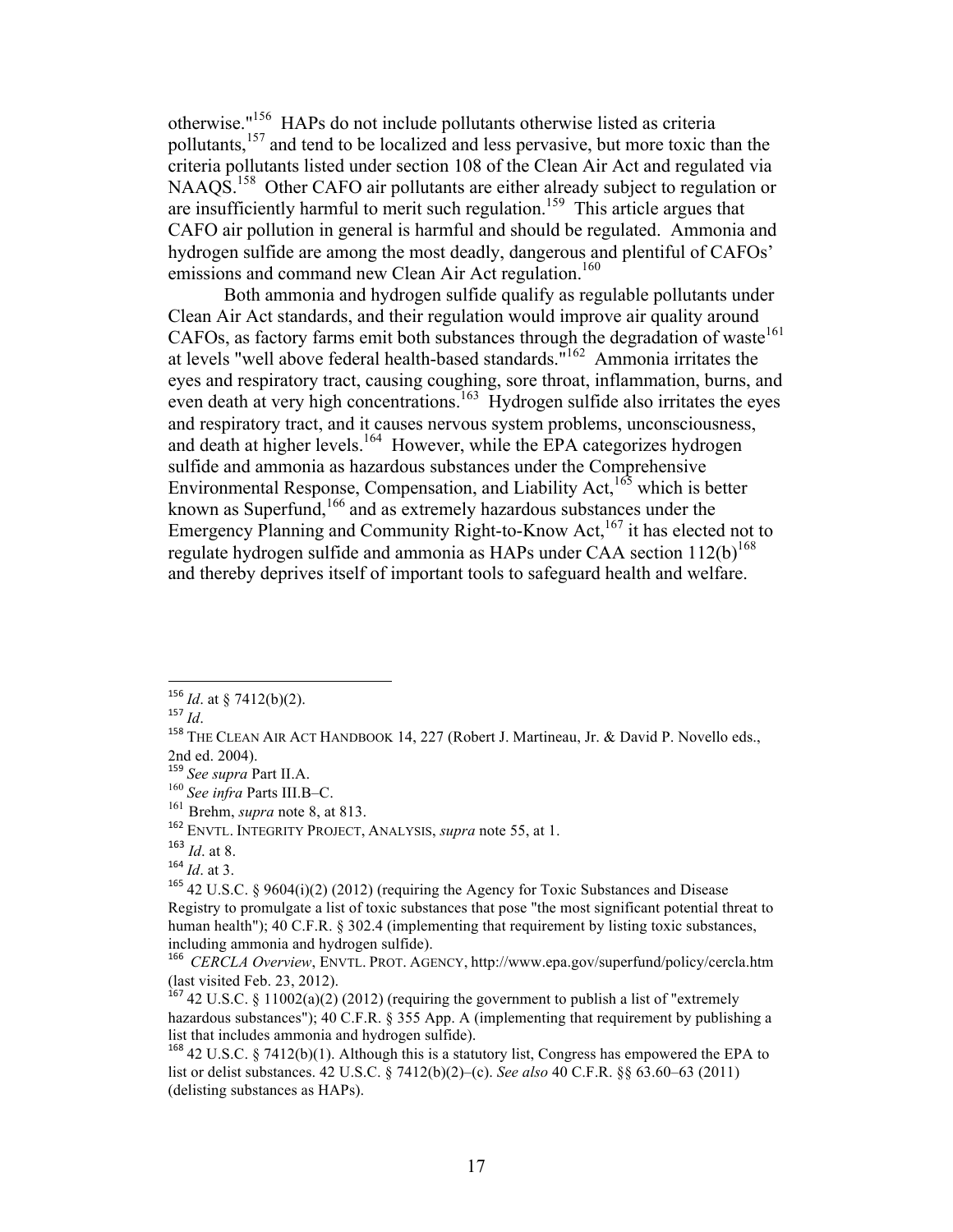#### **A. A Choice: Hazardous Air Pollutants or "Criteria" Pollutants?**

Two primary pollutant-specific tools in the Clean Air Act could apply to CAFOs' ammonia and hydrogen sulfide emissions: section 112(b)'s regulation of Hazardous Air Pollutants<sup>169</sup> and section 108's regulation of criteria pollutants.<sup>170</sup> The HAP route is the stronger choice for regulating CAFO pollution. The two tools share commonalities. For example, both HAPs and NAAQS have preconstruction requirements<sup>171</sup> and require permits if sources meet certain emission thresholds.<sup>172</sup> However, enforcement mechanisms and triggers differ significantly between the two. The regulatory threshold for HAPs is generally significantly lower than that of criteria pollutants, for example.<sup>173</sup> While NAAQS are regulated state-by-state,  $174$  the EPA must set national category-specific regulations for HAPs,<sup>175</sup> and thus, for example, would need to set CAFO standards for ammonia and hydrogen sulfide emissions. The HAP standards, known as "maximum achievable control technology" (MACT), are designed to reduce HAPs by the "maximum achievable" degree taking into consideration cost, non-air quality health and environmental impacts, and energy requirements.<sup>176</sup> However, the NAAQS standards are designed only to ensure that states achieve or maintain NAAQS attainment – an "adequate margin of safety"<sup>177</sup> – for the particular criteria pollutant's presence in the ambient air in a given region.<sup>178</sup> NAAQS regulate pollutant sources to the stringent category-oriented "lowest achievable emission rate" standard $179$  only in non-attainment zones. $180$ 

In regulating pollutants emitted by CAFOs as HAPs, the EPA would require existing CAFOs to meet the emissions levels of the best-performing twelve percent of CAFOs, and new CAFOs to meet the level achieved by the best controlled CAFO.<sup>181</sup> MACT emission limits can be set in tons per year,

<sup>169</sup> 42 U.S.C. § 7412. <sup>170</sup> *Id*. § 7408.

<sup>170</sup> *Id.* § 7408.<br><sup>171</sup> *Id.* §§ 7408.<br><sup>171</sup> *Id.* §§ 7410(a)(2)(C) (2012), 7412(i)(1).

<sup>172</sup> *Id*. § 7412(j).

<sup>&</sup>lt;sup>173</sup> Regulatory requirements kick in for HAPs if the source has the potential to emit 10 tons per year of any one HAP or 25 tons of HAPs in aggregate. 42 U.S.C. §§ 7412(a)(1), 7412(d). However, for criteria pollutants in areas that meet the NAAQS, pre-construction permits are only required for sources that have the potential to emit either 100 or 250 tons of criteria pollutants, depending on whether the source category is listed (CAFOs are not). 40 C.F.R. § 52.21 (2012). <sup>174</sup> 42 USC § 7410(a). <sup>175</sup> *Id*. § 7412(c)(1).

 $176$  *Id.* § 7412(d)(2).

 $177$  *Id.* § 7409(b)(1).

 $178$  *Id.* § 7410(a)(2)(D).

<sup>&</sup>lt;sup>179</sup> *Id.* § 7501(3). This standard requires that sources of criteria pollutants meet the rate of emissions that "reflects the most stringent emission limitation which is contained in the implementation plan of any State for such class or category of source, unless the owner or operator of the proposed source demonstrates that such limitations are not achievable, or the most stringent emission limitation which is achieved in practice by such class or category of source, whichever is more stringent." *Id*. <sup>180</sup> *Id.*

<sup>181</sup> *Id*. § 7412(d)(3).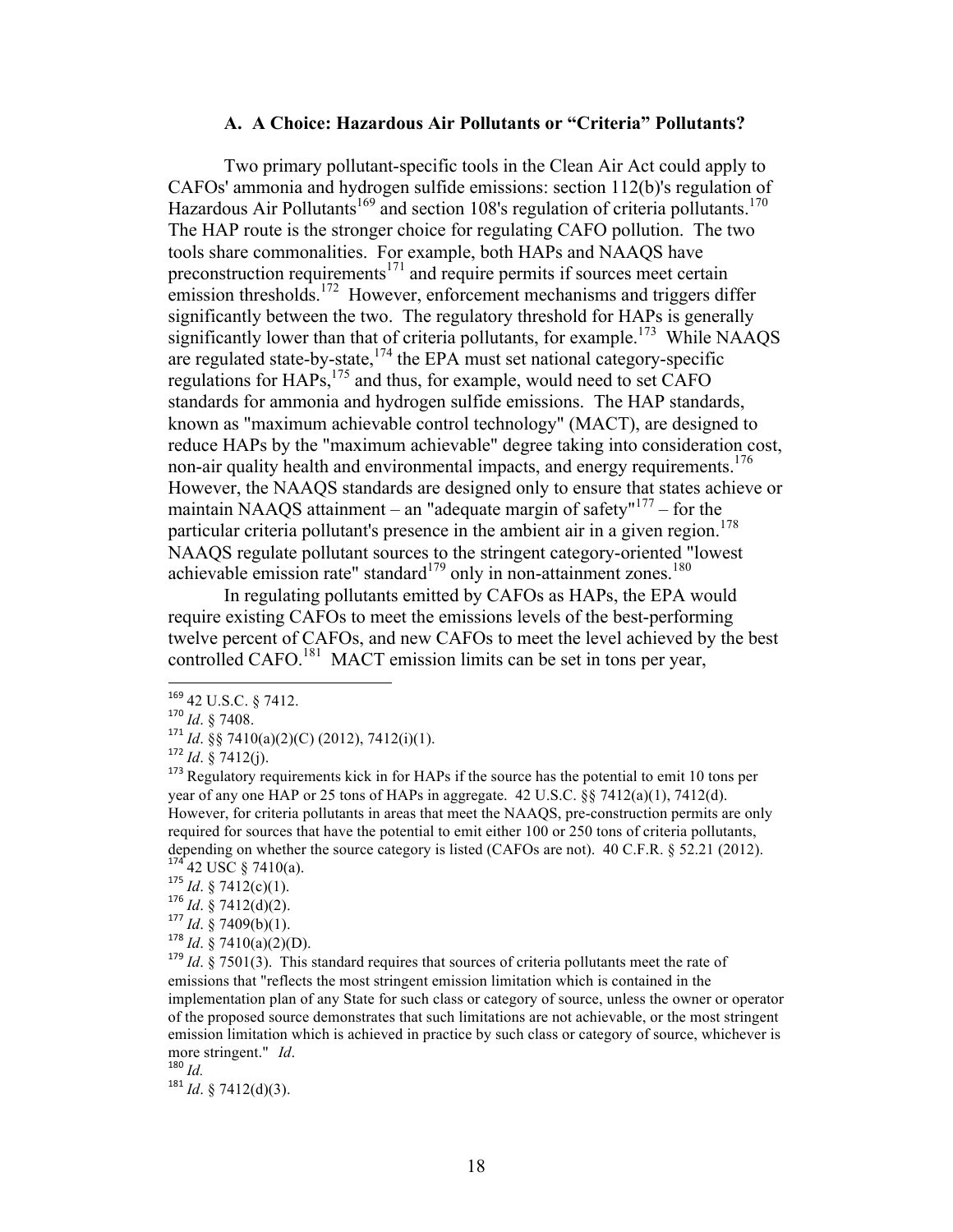production ratios, or concentration limits.<sup>182</sup> They can also be a performance standard like a percentage decrease from a baseline, $183$  or even a combination of work practices in lieu of numerical emissions if the EPA finds that it is not feasible to prescribe or enforce an emission standard.<sup>184</sup> Subcategories of sources can also be created,<sup>185</sup> as "the operations of some source categories are quite variable."<sup>186</sup> As previously noted, CAFOs vary greatly in animal type and size, among other factors. Therefore, by listing ammonia and hydrogen sulfide as HAPs, the EPA would retain flexibility and have a more hands-on role and stiffer regulatory thresholds than it would under NAAQS, and would be able to specifically target emissions from CAFOs rather than relying on the states for that task.

### **B. Justification for Regulating Hydrogen Sulfide as a Hazardous Air Pollutant**

The EPA should regulate hydrogen sulfide as a hazardous air pollutant in order to gain control over what a study of industrial farm animal production funded by Johns Hopkins University called "possibly the most dangerous gas common to" CAFOs.<sup>187</sup> At least seventy-three industrial categories, including CAFOs, emit hydrogen sulfide, <sup>188</sup> which is a flammable, <sup>189</sup> cyanide-like gas.<sup>190</sup> At CAFOs, hydrogen sulfide forms as manure decomposes anaerobically.<sup>191</sup> Hydrogen sulfide's presence in the ambient air in areas not exposed to industrial releases is at levels not associated with adverse health effects.<sup>192</sup> However, the toxin's risk profile places it squarely within the definition of HAPs.

Studies have regularly documented symptoms of hydrogen sulfide exposure among CAFO workers and in surrounding areas,<sup>193</sup> and in one study, eighty-six percent of residents living within four miles of a large electric plant that released hydrogen sulfide as a byproduct experienced central nervous system

<sup>182</sup> ENVTL. PROT. AGENCY, *Guidelines for MACT Determinations Under Section 112(j) Requirements* 2-2 (2002) [hereinafter ENVTL. PROT. AGENCY, GUIDELINES], *available at* http://www.epa.gov/ttn/atw/112j/guidance.pdf. <sup>183</sup> *Id*.

 $^{184}$  42 U.S.C. § 7412(h).<br><sup>185</sup> Id. § 7412(c)(1).

<sup>185</sup> *Id.* § 7412(c)(1). <sup>186</sup> ENVTL. PROT. AGENCY, GUIDELINES, *supra* note 182, at 3–16.

<sup>187</sup> PEW COMM'N, *supra* note 23, at 16. The Pew Commission is a project of the Pew Charitable Trusts and the Johns Hopkins Bloomberg School of Public Health. About PCIFAP, Pew Commission on Industrial Farm Animal Production, http://www.ncifap.org/about/ (last visited Feb. 25, 2013).

<sup>188</sup> Letter from Neil J. Carman, *supra* note 6, at 2

<sup>189</sup> Humane Society, *supra* note 32, at 19.

<sup>190</sup> Wallinga, *supra* note 62, at 1.

<sup>191</sup> ENVTL. PROT. AGENCY, DRAFT REPORT*, supra* note 26, at 2–10.

<sup>192</sup> Letter from Neil J. Carman to Lisa Jackson, *supra* note 6, at 3.

 $^{193}$  IOWA STATE UNIVERSITY & THE UNIVERSITY OF IOWA STUDY GROUP, IOWA CONCENTRATED FEEDING OPERATIONS AIR QUALITY STUDY 125 (2002) [hereinafter IOWA STUDY], *available at* http://www.public-health.uiowa.edu/ehsrc/CAFOstudy.htm.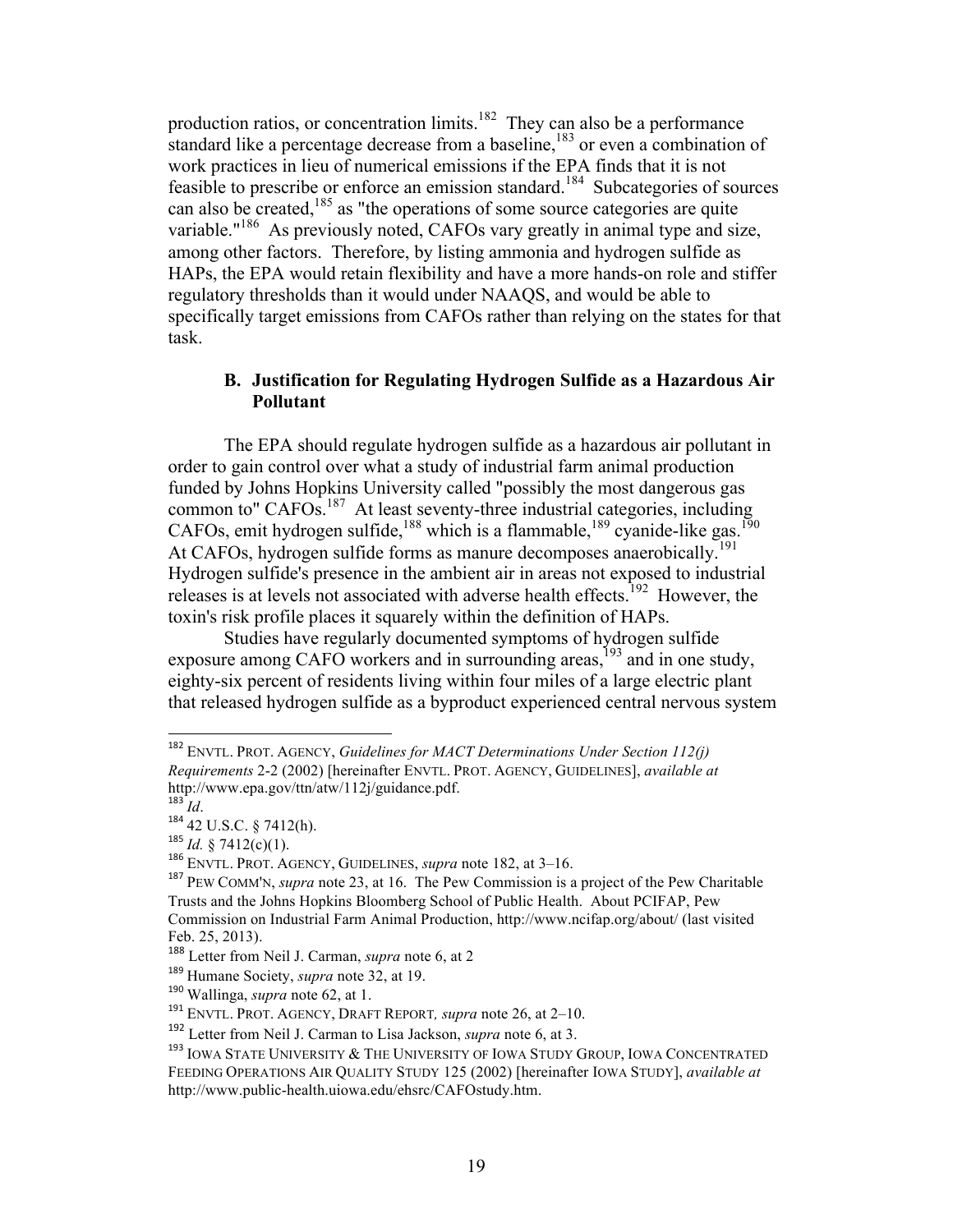impairment.<sup>194</sup> Hydrogen sulfide causes numerous negative human health and environmental effects. High concentrations kill, rapidly shutting down the brain's ability to send nerve signals to the lungs.<sup>195</sup> However, even at lower levels, symptoms include eye irritation, respiratory irritation including coughing and shortness of breath, impaired reaction time and balance, insomnia, fatigue, dizziness, nausea, and vomiting.<sup>196</sup> Hydrogen sulfide also creates a strong rotten egg-like odor in communities surrounding CAFOs.<sup>197</sup> In terms of effects on animals, it has been held responsible for deaths of livestock.<sup>198</sup> Finally, when released in excess amounts, it contributes to the formation of particulate matter and acid rain. $199$ 

Thus, hydrogen sulfide would qualify as a HAP because it "present[s], or may present, through inhalation or other routes of exposure, a threat of adverse human health effects or adverse environmental effects."<sup>200</sup> Congress considered listing hydrogen sulfide as a HAP when it promulgated the HAP standards,<sup>201</sup> numerous states have established emissions thresholds for hydrogen sulfide,  $202$ and the EPA has promulgated standards of performance for hydrogen sulfide under the CAA for numerous sources.<sup>203</sup> EPA staffers, after a 2006 internal review of scientific literature, recommended the agency list the gas as a HAP.<sup>204</sup> It is time for the agency to take that step.

!!!!!!!!!!!!!!!!!!!!!!!!!!!!!!!!!!!!!!!!!!!!!!!!!!!!!!!!!!!!

<sup>199</sup> Humane Society, *supra* note 32, at 19–21.

<sup>194</sup> Letter from Neil J. Carman to Lisa Jackson, *supra* note 6, at 5. <sup>195</sup> *Id*.

<sup>196</sup> *Id*.; Wallinga, *supra* note 62; IOWA STUDY, *supra* note 193, at 126.

<sup>197</sup> Humane Society, *supra* note 32, at 19–20.

<sup>198</sup> Letter from Neil J. Carman to Lisa Jackson, *supra* note 6, at 2.

 $200$  42 U.S.C. § 7412(b)(2).

 $201$  At the time, it declined to do so, finding that "there appears to be no evidence that a significant threat to public health or the environment exists from routine emissions." ENVTL. PROT. AGENCY, *Report to Congress on Hydrogen Sulfide Air Emissions Associated with the Extraction of Oil and Natural Gas* i–iv (1993), *available at*

http://nepis.epa.gov/Exe/ZyPURL.cgi?Dockey=00002WG3.txt. However, in its analysis, it only considered emissions from sour oil and gas wells. *Id.* Further, that assumption "became medically outdated" within a few years based on numerous studies and reports at medical conferences. Letter from Neil J. Carman to Lisa Jackson, *supra* note 6, at 5.

<sup>202</sup> ENVTL. INTEGRITY PROJECT, ANALYSIS, *supra* note 55, at 18. CAFO operators in Minnesota, for example, must develop and implement an emissions control plan if the state pollution control agency detects elevated levels of hydrogen sulfide. U.S. GOV'T ACCOUNTABILITY OFFICE, *supra* note 11, at 42.

<sup>203</sup> ENVTL. PROT. AGENCY, DRAFT REPORT*, supra* note 26, at 9–5.

<sup>204</sup> Ilan Brat, *A Gas Under Pressure*, WALL ST. J., Dec. 11, 2007, *available at* http://online.wsj.com/article/SB119733944293820332.html.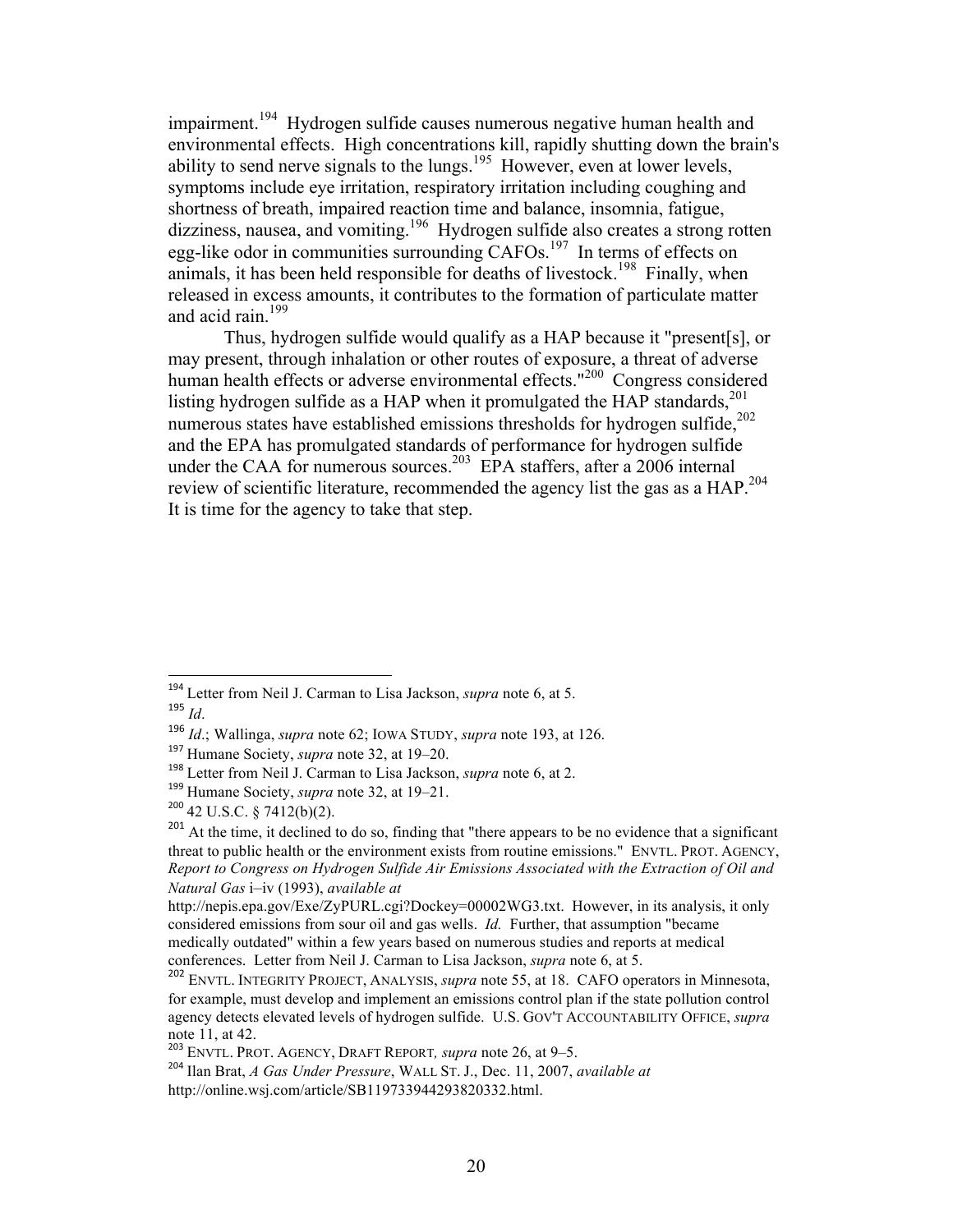### **C. Justification for Regulating Ammonia as a Hazardous Air Pollutant**

The EPA should regulate ammonia as a hazardous air pollutant. Nitrogen in animal manure converts into ammonia by several different processes,<sup>205</sup> making ammonia the "most prolific" pollutant from CAFOs.<sup>206</sup> Animal facilities produce somewhere between half<sup>207</sup> and eighty percent<sup>208</sup> of the nation's overall ammonia emissions. Premium Standard Farms in Missouri releases three million pounds of ammonia annually from one of its facilities, and Threemile Canyon Farms in Oregon releases 5.7 million pounds, making them the fifth largest and largest emitters of ammonia in the country, respectively.<sup>209</sup>

Ammonia has a number of negative effects on health and the environment. At even low concentrations, ammonia can cause eye, nose and throat irritation, $210$ coughing, wheezing, and worsened asthma.<sup>211</sup> Higher concentrations lead to chemical burns and scarring to the respiratory system, and can even kill.<sup>212</sup> Airborne ammonia also carries a "pungent, unpleasant smell often associated with urine" that nearby residents of CAFOs often complain of.<sup>213</sup> In terms of environmental effects, ammonia combines with nitrous oxides and sulfur dioxide to form PM that contributes to regional haze. $^{214}$  Ammonia can also contribute to acid rain,215 and ammonia aerosols in rainfall help create "dead zones" in bodies of water.<sup>216</sup> Thus, ammonia would qualify as a HAP because it "present[s], or may present, through inhalation or other routes of exposure, a threat of adverse human health effects or adverse environmental effects."<sup>217</sup> Critics may argue that the EPA should instead list ammonia as a criteria pollutant. Activists have taken up that line of argument: in 2011, numerous environmental groups collectively petitioned the EPA to so regulate ammonia.<sup>218</sup> However, as previously noted, listing ammonia as a HAP would allow for more regulatory control and be more effective at decreasing ammonia emissions from CAFOs than would listing it as a criteria pollutant.

While ammonia and hydrogen sulfide are so inherently harmful that they should be listed as HAPs and regulated everywhere they are harmfully emitted,

<sup>205</sup> NAT'L RESEARCH COUNCIL, AIR EMISSIONS, *supra* note 13*,* at 43.

<sup>206</sup> Wilson, *supra* note 19, at 445.

<sup>207</sup> COPELAND, PRIMER, *supra* note 7, at 3.

<sup>208</sup> Michiel R.J. Doorn et al., *Review of Emissions Factors and Methodologies to Estimate Ammonia Emissions from Animal Waste Handling*, ENVTL. PROT. AGENCY, Apr. 2002, at 1. <sup>209</sup> *Hearing*, *supra* note 71, at 3 (statement of Catharine Fitzsimmons).

<sup>210</sup> IOWA STUDY, *supra* note 193, at 123.

<sup>211</sup> MICHIGAN STUDY*, supra* note 54, at 5*.*

<sup>212</sup> IOWA STUDY, *supra* note 193, at 123.

<sup>213</sup> Ammonia Petition, *supra* note 7, at 40.

<sup>214</sup> *Id*. at 2.

<sup>215</sup> *Id*. at 42–43, 49. <sup>216</sup> *Id*. at 42–43.

<sup>&</sup>lt;sup>217</sup> This is the required standard for a HAP listing. 42 USC  $\frac{\delta}{4}$  7412(b)(2).

<sup>218</sup> *See generally* Ammonia Petition, *supra* note 7.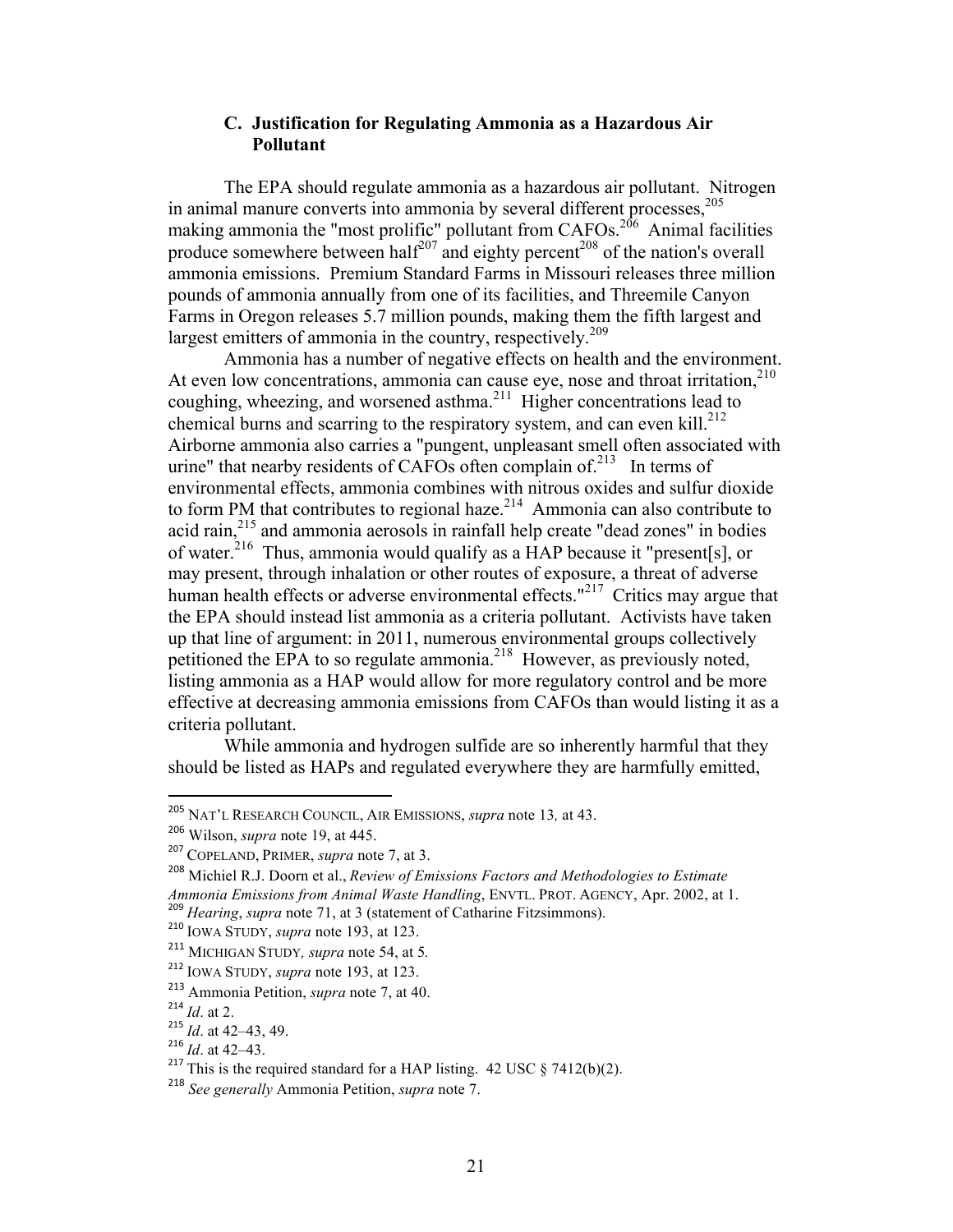such regulation is incomplete because, among other reasons, CAFOs may not emit sufficient pollutants to fall within CAA thresholds and HAP regulation would not reach other CAFO air pollutants. **<sup>219</sup>** These concerns can be ameliorated by regulating CAFOs with the Clean Air Act's source-specific regulatory tools in addition to or even instead of using a pollutant-specific tool like HAP listing.

### **IV. New Source Performance Standards: The Strongest Regulatory Option for Factory Farm Air Pollution**

Section 111 of the Clean Air Act provides the EPA with the tool most suitable for CAFO regulation under the Act. While CAA sections 108 and 112(b) can only be used to tackle pollutants one by one, CAA section 111 authorizes the EPA to establish detailed requirements (New Source Performance Standards or "NSPS") for controlling various emissions from particular categories of stationary sources of pollution.<sup>220</sup> CAFOs typically escape Clean Air Act enforcement since many do not reach thresholds necessary for them to be declared "major sources" under the  $\arctan{221}$  and therefore rarely get regulated under the NAAQS or as major sources of HAPs. NSPS provide the EPA with a tool to draw all CAFOs into a regulatory scheme that ameliorates a wide variety of CAFO air pollutants and avoids unnecessary or untenable regulation of other possible pollution sources.

Under NSPS, EPA can regulate both regulated pollutants and pollutants not otherwise regulated by CAA section 108 or 112 (the latter are known as "designated pollutants)" so they could regulate all pollutants emitted by CAFOs, not just those listed as criteria pollutants or HAPs.<sup>222</sup> No threshold would need to be reached for those pollutants, either. The standards also apply regardless of ambient air quality, $2^{23}$  and so would apply to CAFOs nationwide. Under this section, the EPA has made endangerment findings for more than sixty stationary sources and developed NSPS for a total of seventy categories and subcategories, and thus could easily do the same for CAFOs.<sup>224</sup>

Upon listing CAFOs as a source, the EPA would establish "standards of performance" that apply to all CAFOs that are newly constructed, modified, or

Ruhl, *supra* note 14, at 305 (calling CAA thresholds "safe harbor[s] . . . for air pollution"); 42 U.S.C.  $\S$  7412(c)(1)–(2) (indicating that HAP emissions standards apply to individual pollutants emitted by specific source categories).

<sup>220</sup> 42 U.S.C. § 7411.

<sup>221</sup> Ruhl, *supra* note 14, at 305.

<sup>&</sup>lt;sup>222</sup> 42 U.S.C. § 7411(d); 40 C.F.R. § 60.21(a) (2013). For example, the NSPS for petroleum refineries regulates hydrogen sulfide. 40 C.F.R. § 60.104(a)(2)(ii). NSPS for CAFOs could conceivably also address greenhouse gases. *See* Kassie Siegel et al., *Strong Law, Timid Implementation. How the EPA Can Apply the Full Force of the Clean Air Act to Address the Climate Crisis*, 30 UCLA J. ENVTL. L. & POL'Y 185, 199–201 (2012).

<sup>223</sup> THE CLEAN AIR ACT HANDBOOK, *supra* note 158, at 299.

<sup>224</sup> ENVTL. PROT. AGENCY, *Background on Establishing New Source Performance Standards Under the Clean Air Act*, at 1 [hereinafter ENVTL. PROT. AGENCY, BACKGROUND], *available at* http://epa.gov/carbonpollutionstandard/pdfs/111background.pdf..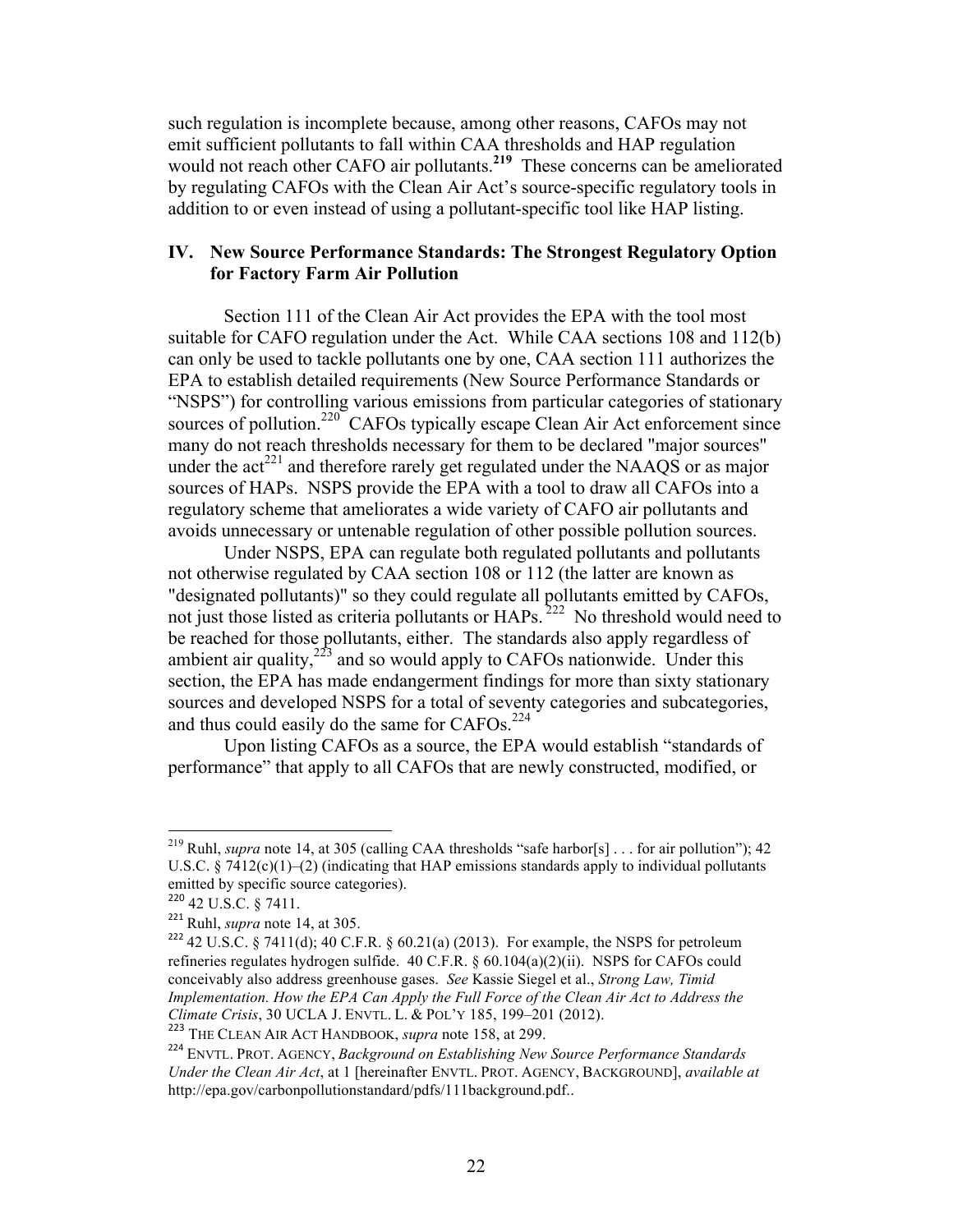reconstructed, and slightly lesser standards for existing CAFOs.<sup>225</sup> These standards would require CAFOs to institute practices that protect public health and welfare and would allow enforcement when factory farms violate emission limits under the standard.<sup>226</sup> NSPS prohibits the operation of any new source in violation of the standard of performance.<sup>227</sup> If the EPA determines that setting an emissions-based standard would not be feasible – such as where, in the case of CAFOs, emissions may be hard to measure and the science of estimating such emissions may be incomplete – the EPA may also prescribe particular design, equipment, work practice, or operational requirements that would apply to CAFOs across the board.<sup>228</sup>

The EPA can also set guidelines for existing sources for pollutants for which air quality criteria have not been issued or are not defined as HAPs, but to which the NSPS would apply if it were a new source.<sup>229</sup> Thus, the standards could tackle pollution from both new and existing CAFOs. In consideration of some possible existing sources' inability to meet the standards for new or modified sources, regulators can even set less stringent standards or longer compliance schedules for existing sources under certain situations.<sup>230</sup> The EPA can also set different standards for different classes, types and sizes of sources.<sup>231</sup> so the standards could account for the fact that pollution differs by animal and CAFO size. In short, NSPS are powerful, but also flexible, and thus can overcome some of the difficulties like lack of adequate emissions estimating methodologies and variability in CAFO size and type that have otherwise dissuaded the EPA from regulating CAFOs.

Before gaining this regulatory power and flexibility, the EPA must first prove that CAFOs meet the so-called "endangerment standard."<sup>232</sup> An endangerment finding requires the EPA to determine that air pollution of the type emitted by CAFOs "may reasonably be anticipated to endanger public health or welfare" and that CAFOs cause or contribute to this pollution.<sup>233</sup> Listing under the NSPS requires only an endangerment finding for the source category, not for particular pollutants.234 Such a finding should not prove difficult. CAFOs emit numerous pollutants already regulated under the  $\text{CAA}.^{235}$  More than 70 published studies link air emissions from CAFOs to harm to public health and welfare.<sup>236</sup> The Centers for Disease Control and Prevention have determined that CAFO air

- $230$  40 C.F.R. § 60.22–24 (2013).
- $231$  42 U.S.C. § 7411(b)(2).
- <sup>232</sup> Humane Society, *supra* note 32, at 22.

<sup>225</sup> 42 U.S.C. § 7411.

<sup>226</sup> Humane Society, *supra* note 32, at 3.

<sup>227</sup> 42 U.S.C. §§ 7411(b)(5), 7411(e). <sup>228</sup> *Id*. at § 7411(h).

 $^{229}$  *Id.* at § 7411(d)(1).

 $233$  42 U.S.C. § 7411(b)(1)(A).

<sup>&</sup>lt;sup>234</sup> *Id.*; Standards of Performance for Coal Preparation and Processing Plants, 74 Fed. Reg. 51950,

<sup>51957 (</sup>Oct. 8, 2009) [hereinafter Coal Standards].

<sup>235</sup> NATIONAL RESEARCH COUNCIL, AIR EMISSIONS, *supra* note 13*,* at 13.

<sup>236</sup> Humane Society, *supra* note 32, at 38.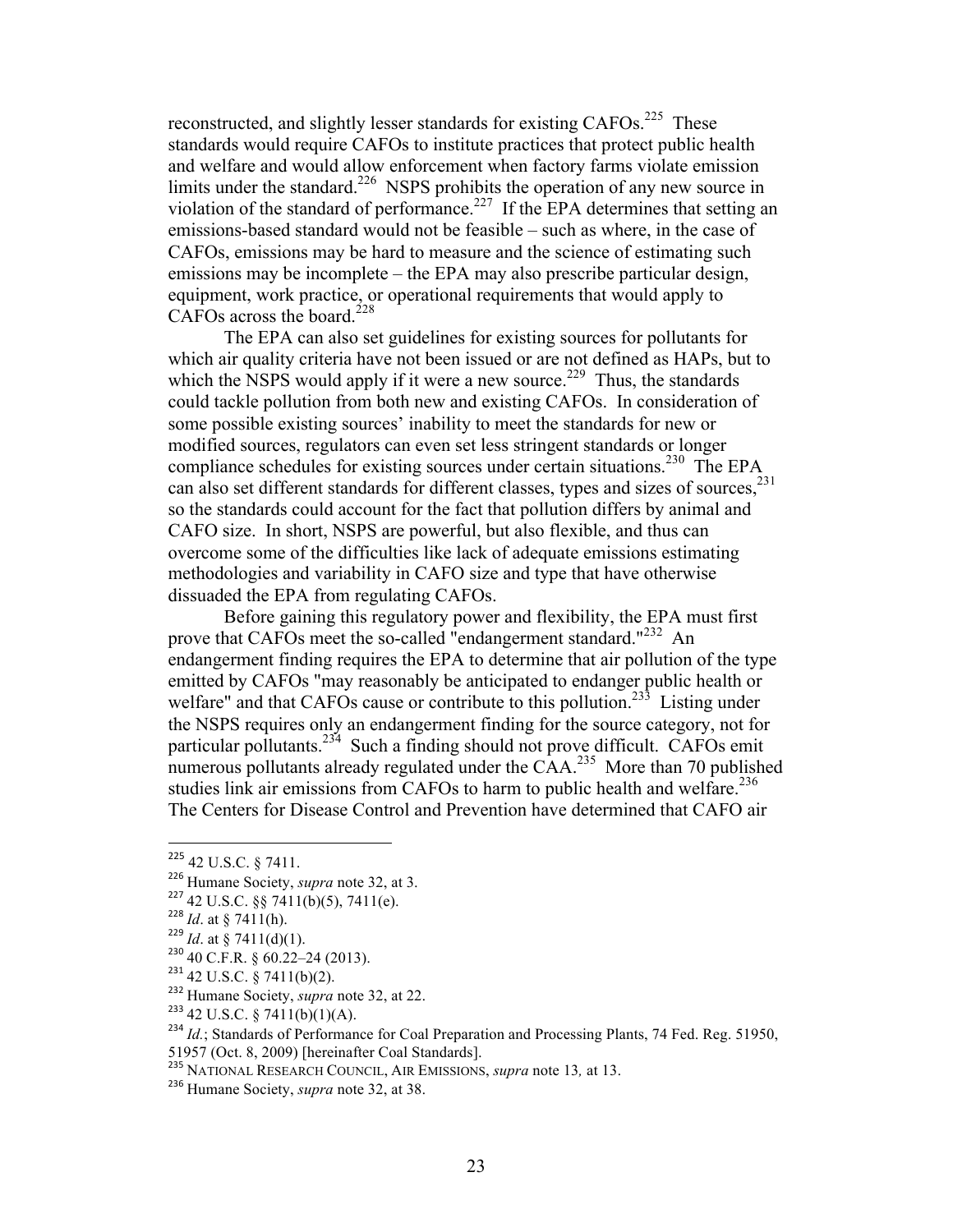pollution "constitute[s] a public health problem."<sup>237</sup> The EPA has also recognized that AFOs "contribute  $\vert$  to negative environmental and health impacts."<sup>238</sup> Furthermore, the CAA "does not require absolute scientific certainty or proof of actual harm when making an endangerment finding,"239 so the weight of evidence justifying an endangerment finding from CAFOs arguably goes far beyond what is required.

Once the EPA makes an endangerment finding, NSPS would allow the agency to set the performance standards for CAFOs: emission standards that reflect the emissions achievable with the best system of adequately demonstrated technology, taking into consideration cost, non-air health and environmental impacts, and energy requirements.<sup>240</sup> These standards are known as as "best demonstrated technology<sup>"241</sup> (BDT), and require that the emissions be achievable through a non-theoretical, non-experimental system that is reasonably reliable and efficient without being exorbitantly costly.<sup>242</sup> In the event the EPA finds it impractical to measure or estimate emissions from CAFOs, the EPA could instead require certain work practices.<sup>243</sup> Many technologies designed to mitigate CAFO air pollution have not been "systematically" evaluated, so this may be the best path.<sup>244</sup> However, technology reviews, which identify and study the performance of existing emission reduction systems, are common incidents of BDT determination.245 Additionally, environmental groups argue that "demonstrated and tested technology is available for commercial use $^{1246}$  and that "relatively" accurate but inexpensive instruments exist for measuring the major CAFO pollutants to determine what controls are needed."<sup>247</sup>

Technologies and methodologies for decreasing pollution from CAFOs are well known, and some are measurably effective and inexpensive. Factors affecting CAFO emissions include "whether waste storage conditions are aerobic

<sup>237</sup> KENDALL M. THU, NEIGHBOR HEALTH AND LARGE-SCALE SWINE PRODUCTION 4, *available at* http://nasdonline.org/static\_content/documents/1829/d001764.pdf.

<sup>238</sup> ENVTL. PROT. AGENCY, ANIMAL WASTE: WHAT'S THE PROBLEM, July 2, 2007, *available at* http://www.epa.gov/region09/animalwaste/problem.html.

<sup>&</sup>lt;sup>239</sup> Humane Society, *supra* note 32, at 23 (citing Massachusetts v. EPA, 549 U.S. 497 at 506 n.7).  $240$  42 U.S.C. § 7411(a)(1).

<sup>241</sup> Coal Standards, *supra* note 234, at 51950.

<sup>&</sup>lt;sup>242</sup> Essex Chemical Corp. v Ruckelshaus, 486 F.2d 427, 433–34 (D.C. Cir. 1973).

<sup>&</sup>lt;sup>243</sup> For example, in dealing with coal preparation and processing plants, the EPA made a finding that it "believes it is difficult and prohibitively expensive to measure actual PM emissions from individual open storage piles or roadways" and therefore set work practice standards for open storage piles of coal, rather than emissions limitations. For example, it required one of several types of control measures such as a partial enclosure, water spray systems, or chemical dust suppression systems. Coal Standards, *supra* note 234, at 51950.

<sup>244</sup> COPELAND, PRIMER, *supra* note 7, at 5–6.

<sup>245</sup> ENVTL. PROT. AGENCY, BACKGROUND, *supra* note 224, at 2.

<sup>246</sup> Humane Society, *supra* note 32, at 66.

<sup>247</sup> *Id*. at 64 (quoting Bryan Bunton, et. al., *Monitoring and Modeling of Emissions from Concentrated Animal Feeding Operations: Overview of Methods*, 115 ENVTL. HEALTH PERSPECT. 2 303–307 (Feb. 2007) and noting that "inexpensive is defined as > \$10,000").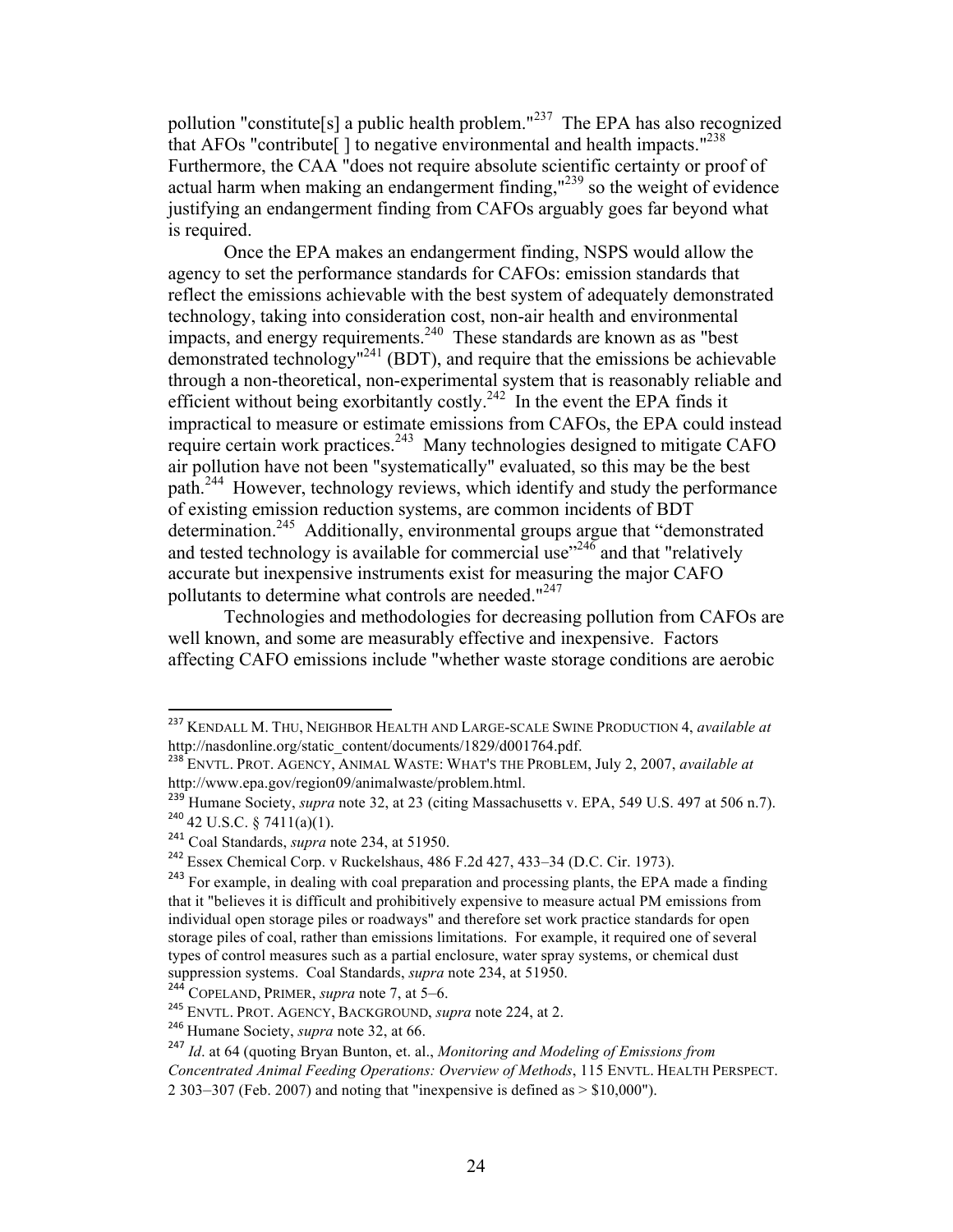or anaerobic;<sup>248</sup> the diet fed to the animals; the pH of the manure; and time and temperature of animal waste in storage."<sup>249</sup> By using bio-filters in ventilation systems, CAFOs can remove up to 83% of ammonia and 86% of hydrogen sulfide from the air.250 Acidification of manure can suppress ammonia formation by as much as 70%.251 Switching from a traditional lagoon to wastewater treatment and manure composting can reduce GHG emissions by 96.9%.<sup>252</sup> Numerous other techniques have also proven effective in removing high percentages of emissions of multiple pollutants.253 Other methods for minimizing emissions include washing walls, windbreaks, sprinkling vegetable oil on building floors, use of bedded solid manure, frequent manure removal, covering lagoons, aerating manure, and separating solids from liquids in manure.<sup>254</sup> Although some of these technologies may require substantial initial capital investment, such costs can and have been defrayed by, for example, selling carbon credits or leveraging federal environmental stewardship incentives.<sup>255</sup>

There is little question of the feasibility of focused regulation of CAFOs. The EPA could use California, and specifically the state's San Joaquin Valley Air Pollution Control District, as an instructive case study. California laws divide the state into numerous Air Pollution Control Districts, including the San Joaquin Valley Unified Air Pollution Control District,<sup>256</sup> that can adopt and enforce rules aimed at maintaining the NAAQS.<sup>257</sup> The San Joaquin Valley is in nonattainment for PM 2.5 and extreme non-attainment for ozone, and part of the

<sup>&</sup>lt;sup>248</sup> For example, manure stored in anaerobic (oxygen-deprived) environments produces hydrogen sulfide and methane, while proper aeration of manure stored outdoors can reduce odors.

COPELAND, PRIMER, *supra* note 7, at 4. <sup>249</sup> Humane Society, *supra* note 32, at 63.

<sup>&</sup>lt;sup>250</sup> Bio-filters consist of microbes living in an organic media. ENVTL. PROT. AGENCY, DRAFT REPORT*, supra* note 26, at 9–20. <sup>251</sup> *Id.* at 9–18.

<sup>252</sup> Matias B. Vanotti et al., *Greenhouse Gas Emission Reduction and Environmental Quality Improvement from Implementation of Aerobic Waste Treatment Systems in Swine Farms*, 1 WASTE MANAGEMENT 28, 765 (2008), *available at*

http://afrsweb.usda.gov/SP2UserFiles/Place/66570000/Manuscripts/2008/Man773.pdf.

<sup>253</sup> ENVTL. PROT. AGENCY, DRAFT REPORT*, supra* note 26, at Tables 9-1–9-3. <sup>254</sup> IOWA STUDY, *supra* note 193, at 204–10.

<sup>&</sup>lt;sup>255</sup> Globally, large CAFO operators like Chilean hog producer Agricola Super Limitad [sic] have used revenues from the sale of carbon credits to wastewater treatment plants. Vanotti, *supra* note 252, at 760–61. The United States Department of Agriculture's Environmental Quality Incentives Program, meanwhile, can in some cases pay for as much as \$300,000 worth of measures to control air pollution, including waste treatment and recycling, roofs and covers, and anaerobic digesters. U.S. DEP'T OF AGRIC., FACT SHEET: ENVIRONMENTAL QUALITY INCENTIVES PROGRAM AIR QUALITY INITIATIVE (2012), *available at*

http://www.nrcs.usda.gov/Internet/FSE\_DOCUMENTS/stelprdb1046339.pdf; U.S. DEP'T OF AGRIC., REQUIRED NRCS PRACTICES TO ADDRESS AIR QUALITY ISSUES – FY 2012, *available at*  http://www.nrcs.usda.gov/Internet/FSE\_DOCUMENTS/stelprdb1045920.pdf.<br><sup>256</sup> Cal. Health & Safety Code § 40002 (2012).

<sup>257</sup> *See e.g.*, *id*. at § 40600.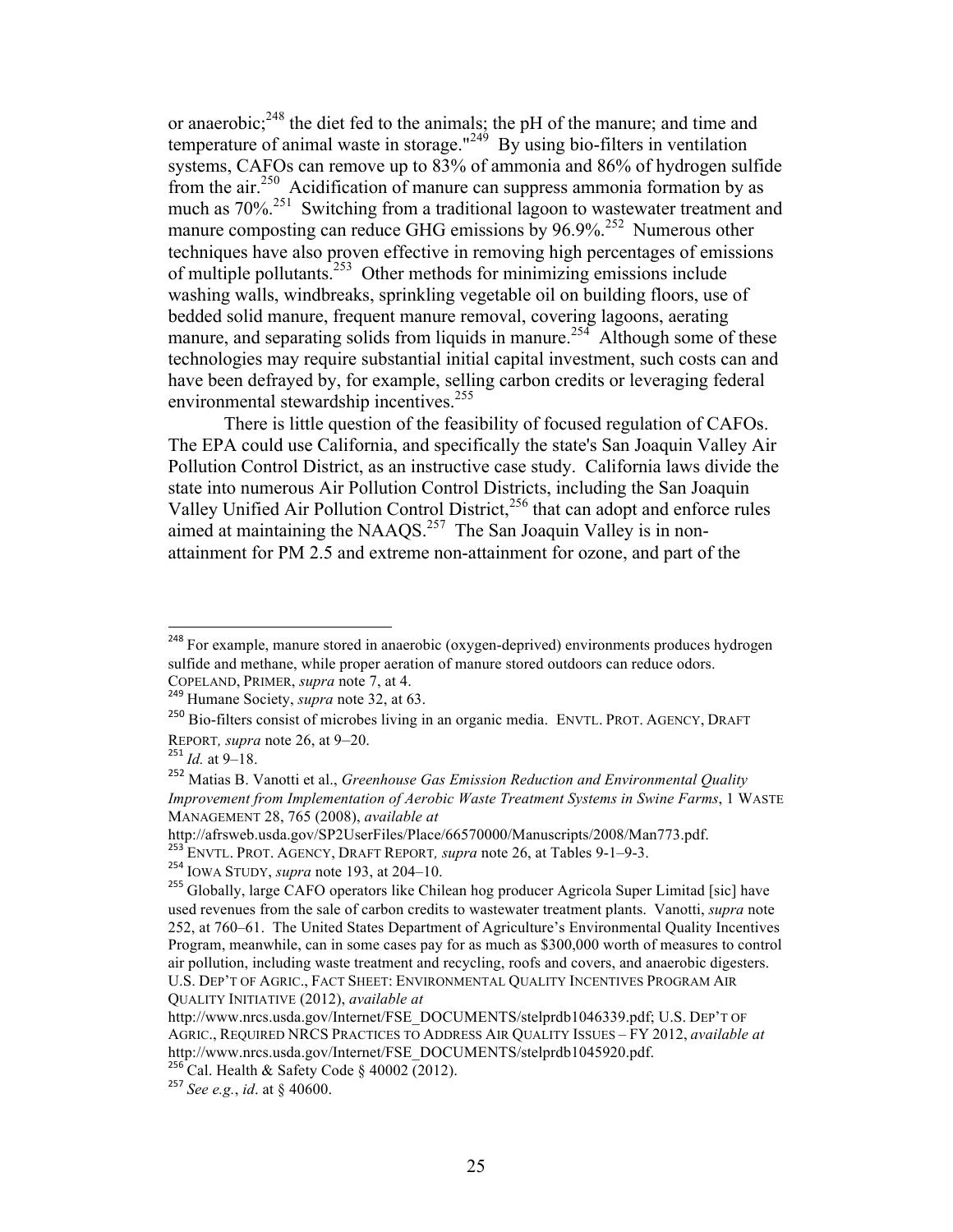district is in non-attainment for coarse particulates (PM 10).<sup>258</sup> Thus, the district is subject to strict, source category-oriented LAER standards for ozone and PM.<sup>259</sup>Agricultural emissions formed 26% of all smog forming emissions in the San Joaquin Valley in 2003.<sup>260</sup> CAFOs in California – mostly dairies – constitute a \$7 billion business.<sup>261</sup> As of 2005, dairies in the San Joaquin Valley accounted for the largest quantity of VOC emissions in the area (about thirty-eight tons per  $\text{day)}$ .  $^{262}$ 

In response to the high levels of air pollution, the San Joaquin Valley Air Pollution Control District adopted what are currently arguably the most restrictive air pollution regulations for CAFOs in the country.<sup>263</sup> The rule targets VOCs as precursors to ozone, regulating their emissions through a comprehensive regime of requirements, <sup>264</sup> including mandatory feeding and housing processes for feeding dairy cows, manure pile size management, more frequent monitoring of beef feed lots, and more.<sup>265</sup> For example, the rule requires dairy CAFOs to maintain manure lagoon pH between  $6.5$  and  $7.5^{266}$  The district estimates that the regulations, amended last year, will lower its VOC emissions by 20.6% in the first year alone.<sup>267</sup>

However, despite their potential success, San Joaquin Valley's requirements also demonstrate how state-focused plans required by pollutantspecific regulatory regimes are an incomplete remedy to CAFO pollution. The district's requirements are so high only because the area is in extreme eight-hour ozone non-attainment, and the requirements only seek to regulate VOC emissions, not other pollutants,<sup>268</sup> even though California's CAFOs account for 38% of the state's emissions of ammonia.<sup>269</sup> NSPS would tackle both. California, too, is but one state, and the San Joaquin Valley one region within it. Many states have yet to adopt or enact programs that specifically affect AFO emissions at all under the NAAQS, and those that do regulate various combinations of pollutants to varying

<sup>&</sup>lt;sup>258</sup> ENVTL. PROT. AGENCY, CRITERIA POLLUTANT AREA SUMMARY REPORT (Dec. 17, 2010), *available at* http://www.epa.gov/oaqps001/greenbk/ancl2.html. <sup>259</sup> 42 U.S.C. §§ 7501(3), 7503(a).

<sup>&</sup>lt;sup>260</sup> S. Bill No. 700 (Cal. 2003) (amending Cal. Health & Safety Code § 42310).

<sup>261</sup> DAVE WARNER, SAN JOAQUIN VALLEY AIR POLLUTION CONTROL DISTRICT, CALIFORNIA CAFO UPDATE 3 (2005), *available at* http://www.4cleanair.org/charleston/warner.pdf. <sup>262</sup> *Id*.

<sup>&</sup>lt;sup>263</sup> SAN JOAQUIN VALLEY AIR POLLUTION CONTROL DISTRICT, FINAL DRAFT STAFF REPORT: AMENDED REVISED PROPOSED AMENDMENTS TO RULE 4570 1 (2010) [hereinafter SAN JOAQUIN VALLEY REPORT]. For other examples of state CAFO air pollution regulation, see Jody M. Endres & Margaret Rosso Grossman, *Air Emissions from Animal Feeding Operations; Can State Rules Help*?, 13 PENN. ST. ENVTL. L. REV. 1, 6–43 (2004).

<sup>&</sup>lt;sup>264</sup> SAN JOAQUIN VALLEY REPORT at 1.<br><sup>265</sup> Id. at 5.

<sup>&</sup>lt;sup>266</sup> *Id.* at 35.

<sup>267</sup> *Id*. at 65.

<sup>268</sup> *Id*. at 2.

<sup>269</sup> WARNER, *supra* note 261, at 3.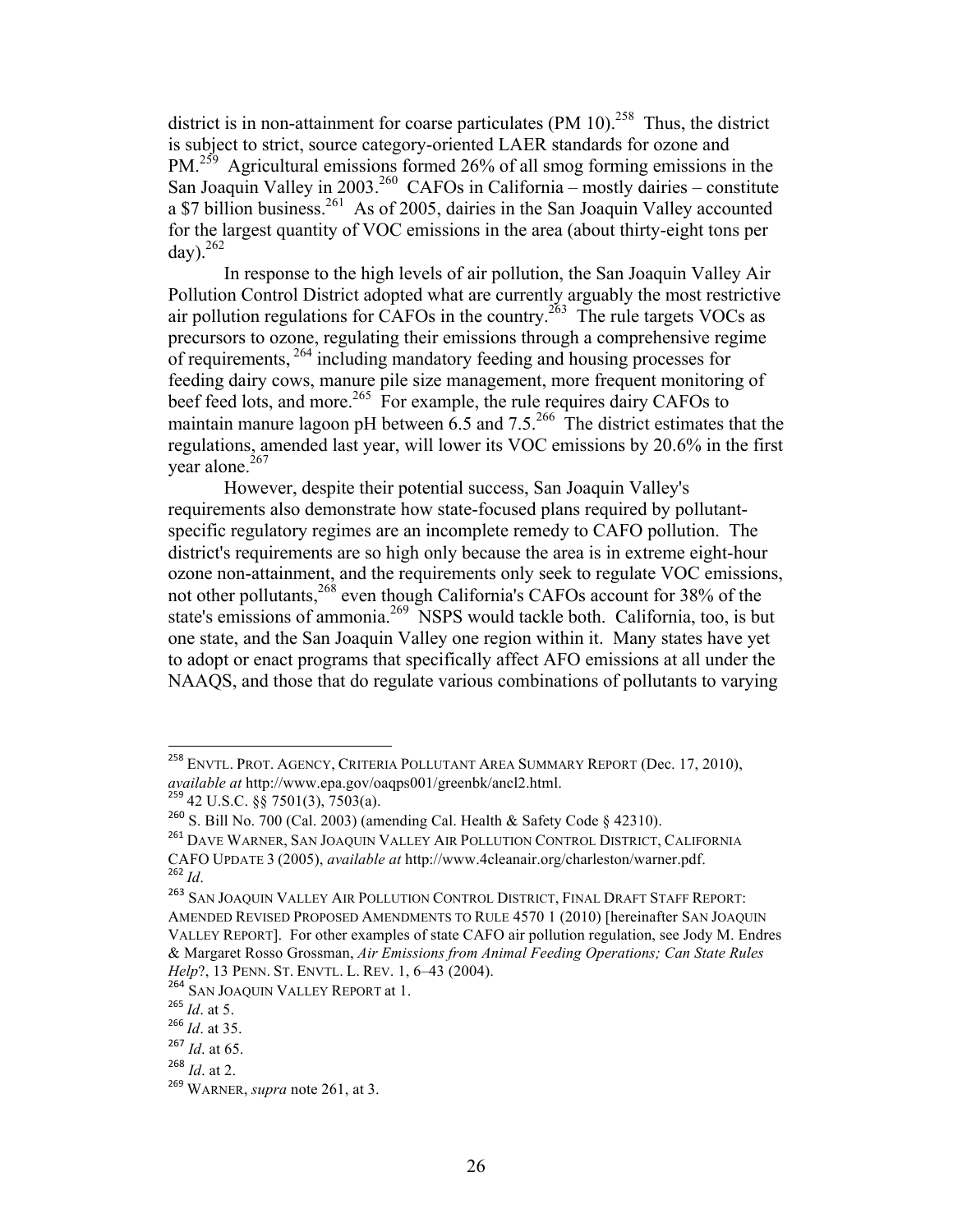degrees.<sup>270</sup> NSPS would be national. An NSPS – and BDT – for CAFOs could do significantly more, on a national scale and for a wider variety of pollutants, than California's partially effective yet fragmentary NAAQS-based solution.

The Clean Water Act also takes a comprehensive approach to managing runoff from CAFOs<sup>271</sup> under the CWA's version of NSPS.<sup>272</sup> The CWA has been regulating CAFOs specifically since the mid-1970s, $^{273}$  and even uses the term CAFO as part of the definition of "point source[s]" of water pollution.<sup>274</sup> The EPA has created detailed regulations and strategies for regulating water pollution from CAFOs under the CWA, requiring CAFO owners to meet certain best practices, $275$  submit to a permit program, $276$  and develop site-specific Comprehensive Nutrient Management Plans that include details on, for example, the CAFOs' manure handling and feed management procedures in order to ensure the CAFO is complying with the CWA and soundly disposing of waste.<sup>277</sup> CWA regulation of CAFOs was developed after extensive assessment of the need for and expected effectiveness of CWA regulation on runoff pollution.<sup>278</sup>

Not only is the Clean Water Act's regulation of CAFOs thorough and well-researched, it is also a top EPA priority: in 2008, EPA established Clean Water Act enforcement of CAFOs as one of eight multi-year national priorities for environmental regulation, labeling CAFO waste a "major environmental problem."279 EPA renewed that commitment for fiscal years 2011 through 2013.280 These requirements, and the scope of enforcement that has come with them, demonstrate how a comprehensive regulatory system can be a viable and effective mechanism for regulating CAFOs. For example, between fiscal 2008 and 2010, EPA conducted more than 900 CAFO inspections to ensure compliance with permit requirements and used its enforcement powers to gain commitments

!!!!!!!!!!!!!!!!!!!!!!!!!!!!!!!!!!!!!!!!!!!!!!!!!!!!!!!!!!!!

<sup>277</sup> *Id*.

<sup>279</sup> Announcement of the National Enforcement and Compliance Assurance Priorities for Fiscal Years 2008, 2009 and 2010, 72 Fed. Reg. 58,084 (Oct. 12, 2007).

<sup>270</sup> COPELAND, PRIMER, *supra* note 7, at 15. Minnesota is another state with a fairly comprehensive regulatory regime for CAFOs, though outside the CAA framework. Feedlots in the state with more than 1,000 "animal units" require permits that specify detailed information about the facility, including a manure management plan that specifies methods and practices for minimizing air emissions via manure management practices. Minn. R.  $7020.0505(4)(B)(1)(a)$ (2010). The plan also has to list each potential odor source at the facility and anticipated odor control strategies. Minn. R. 7020.0505(4)(B)(1)(c)(i)–(iii) (2010).<br><sup>271</sup> *See generally* 40 C.F.R. §§ 412, 122.23 (2013).

<sup>272</sup> *Id.* §§ 412.15, 412.25, 412.35, 412.46.

<sup>&</sup>lt;sup>273</sup> Feedlots Point Source Category, 39 Fed. Reg. 5704 (Feb. 14, 1974); Concentrated Animal Feeding Operations, 41 Fed. Reg. 11458 (Mar. 18, 1976).

 $^{274}$  33 U.S.C. § 1362(14) (2012) (defining a point source as any "discernable, confined and discrete conveyance, including . . . any . . . concentrated animal feeding operation . . . from which pollutants are or may be discharged").

 $2^{275}$  40 C.F.R. § 412.2.

<sup>276</sup> *Id*. § 122.23.

<sup>278</sup> *See, e.g.*, Waterkeeper Alliance, Inc. v. U.S. Envtl. Prot. Agency, 399 F.3d 486, 513 (2d Cir. 2005).

<sup>280</sup> ENVTL. PROT. AGENCY, NATIONAL ENFORCEMENT INITIATIVES,

http://www.epa.gov/compliance/data/planning/initiatives/index.html (last visited Feb. 26, 2013).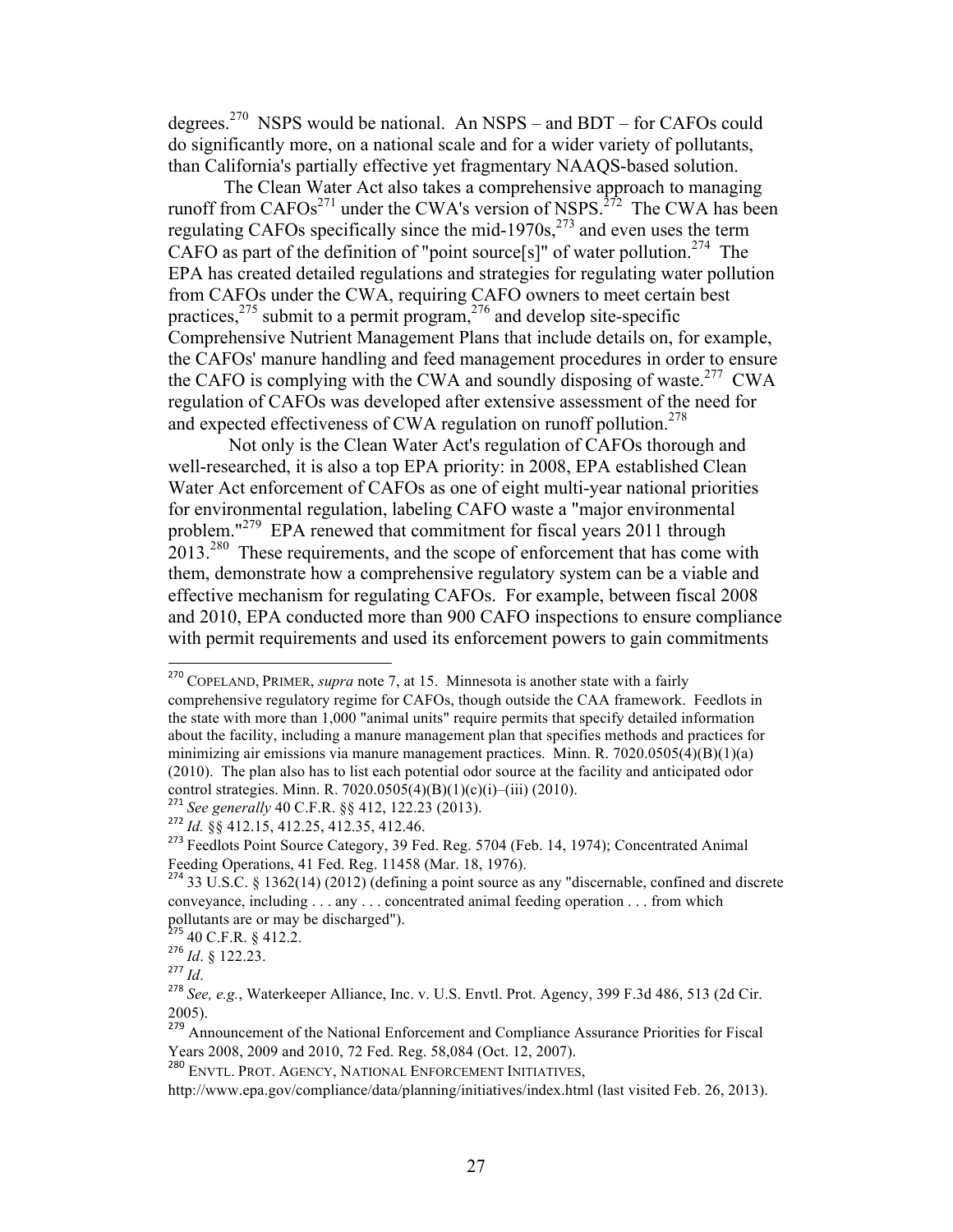to reduce an estimated 7.6 million pounds of pollutants.<sup>281</sup> However, "[w]hile Congress responded to industrial animal agriculture's threat to the nation's water supply by including an express provision in the Clean Water Act (CWA) to regulate CAFOs, the CAA includes no such provision to protect the nation's air quality." $^{282}$  That shortcoming can and should be remediated through creation of a New Source Performance Standard for CAFOs. Further, while there may be no express regulation of CAFOs under the Clean Air Act itself, there is no indication that legislative silence should be interpreted as legislative intent that CAFOs not be regulated under the Clean Air Act, and thus the CAA permits such regulation.283

By listing CAFOs under the NSPS, the EPA would gain a standardized, nationwide approach to regulating CAFO air pollution. NSPS are a flexible, comprehensive and effective way to regulate CAFOs, could capture all CAFO air pollutants, and have repeatedly proven successful in "achieving long-term emissions reductions in numerous industries by assuring cost-effective controls are installed on new, reconstructed, and modified sources."284 CAFOs should be the next NSPS success story.

#### **V. Conclusion**

!!!!!!!!!!!!!!!!!!!!!!!!!!!!!!!!!!!!!!!!!!!!!!!!!!!!!!!!!!!!

Much more can and should be done to regulate factory farms under the Clean Air Act. The EPA should act to add hydrogen sulfide and ammonia to the list of Hazardous Air Pollutants under section 112(b) of the Clean Air Act. However, that alone is insufficient. The EPA must resort to a stronger, more thorough, and more flexible tool, the New Source Performance Standards, in order to provide a comprehensive antidote to the air quality ills of modern industrial agriculture. By using an exhaustive, multi-modal approach, the EPA can help to ensure the health and welfare of those working at or living near CAFOs and beyond.

Factory farms continue to grow larger and more common, and that growth brings with it increasing pollution and a laundry list of problems for human health and welfare, animal health and welfare, and the environment. Industry groups and lobbyists representing the interests of massive agricultural corporations must no longer be allowed to stave off long-needed cleanup efforts. The Clean Air Act

<sup>&</sup>lt;sup>281</sup> ENVTL. PROT. AGENCY, NATIONAL ENFORCEMENT INITIATIVES FOR FISCAL YEARS 2008–2010: CLEAN WATER ACT: CONCENTRATED ANIMAL FEEDING OPERATIONS,

http://www.epa.gov/compliance/data/planning/priorities/cwacafo.html (last visited Feb. 26, 2013). <sup>282</sup> Wilson, *supra* note 19, at 441; 42 U.S.C. §§ 7401–7176.

<sup>&</sup>lt;sup>283</sup> Sources of pollution under the CAA include "any building, structure, facility, or installation which emits or may emit an air pollutant," an umbrella definition that would not exclude CAFOs. 42 U.S.C. § 7411(a)(3). Requirements for creating NSPS for such a source are similarly broad, encompassing any source that "causes, or contributes significantly to, air pollution which may reasonably be anticipated to endanger public health or welfare. *Id.* § 7411(b)(1)(A). Further, the EPA itself has tacitly recognized CAFOs as stationary sources of air pollution under the CAA by approving California's state implementation of the CAA. 68 Fed. Reg. 7,330 (Feb. 13, 2003). <sup>284</sup> Coal Standards, *supra* note 234, at 51950.